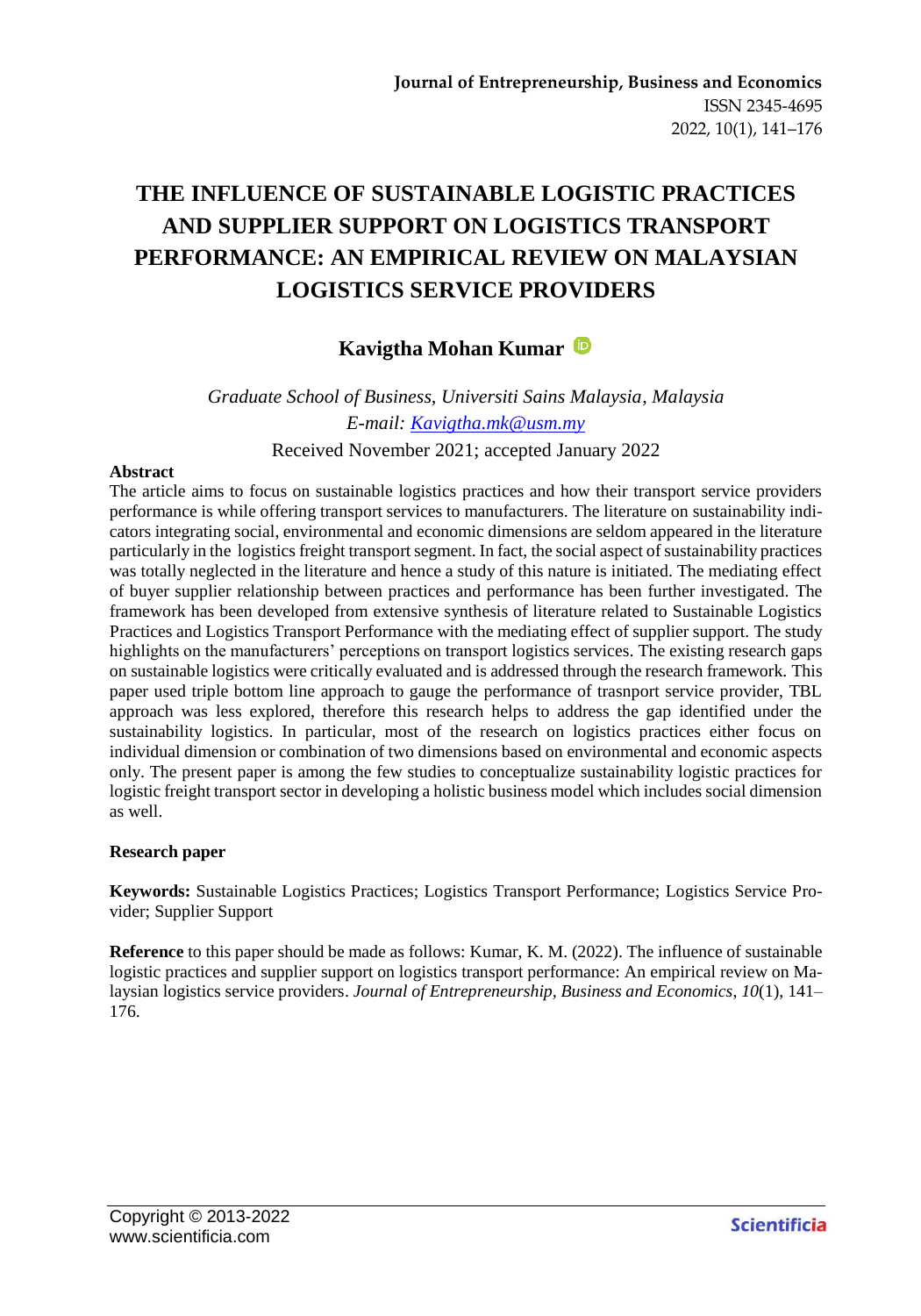# **Introduction**

Lately, logistics system is exposed to globalization and the main challenges for logistics firms to remain efficient in their process. To manage the impact of globalization, logistics firms are encouraged to integrate sustainable concepts in their logistics activities due to the environmental regulations and pressure from consumer faced by logistics firms. The integration of sustainability regarded as important as more and more companies are looking forward for sustainable services and products (Chu et al., 2019).

The benefits of sustainability measures are gaining popularity as organizations look ways forward to adopt sustainability practices as ways to produce their products and services and operate using sustainability business methods to remain competitive in the market (Gupta & Singh, 2020a). The main intention of circular economy is reducing environmental degradation that originates from unsustainable business practices from organizations (Song & Wang, 2017). Hence, many organizations worldwide including logistics service providers are looking for ways to be sustainable. Therefore, many organizations including logistics service providers (LSPs) are adopting and implementing sustainable practices for optimum use of scarce resources and taking steps for a better global future (Gupta & Singh, 2020b). The sustainability awareness created by NGOs and activities group such as Greenpeace and Human Rights Watch among the public on business firms supply chain misconduct. Therefore, this has increased the business firms to carefully manage their supply chain including several layers partners and supplier. The potential misconduct of any suppliers including service providers will impose risk to business firms' reputation and market value (Thakur & Mangla, 2019; Hajmohammad, Shevchenko, & Vachon, 2021).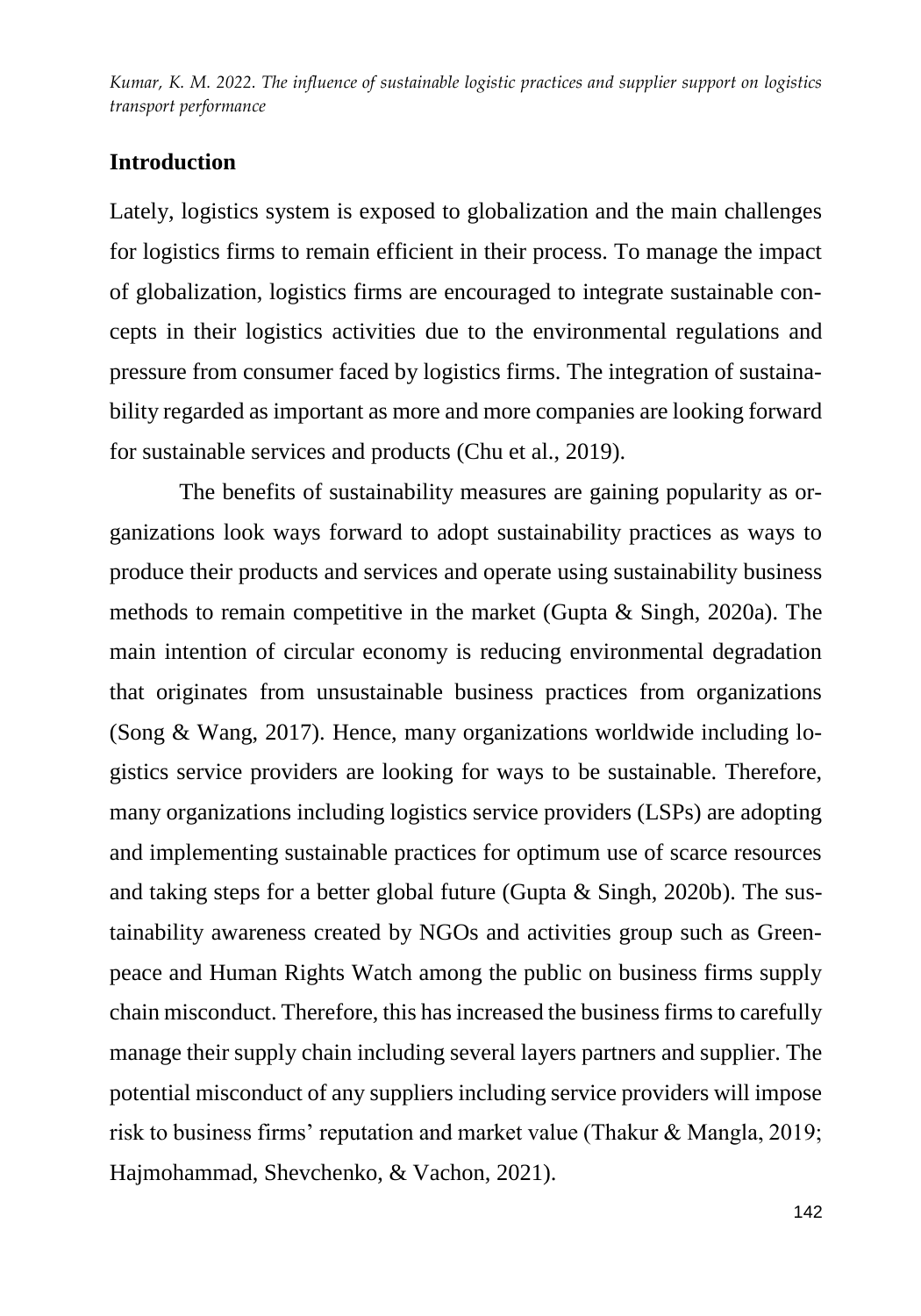Sustainability in logistics may be considered either as a practice or performance in supply chain management (SCM) and is gaining popularity among researchers and practitioners in the recent past in the day-to-day operations. Recently, the problems like unpredictable climate change, financial crisis, unnecessary hikes in oil and raw material price, the fear on depletion of natural resources, growing public interest towards environment, immense pressure exerted from law and regulation as well as mass media (Teuteberg & Wittstruck, 2010) have changed the buying behavior and strategies of customers (Nejati et al., 2011; Ebrahimi et al., 2021; Moghadamzadeh et al., 2021). More and more business customers are sustainable conscious and shifted interest to look for a sustainable manufacturer or suppliers to be a part of their supply chain (Salamzadeh et al., 2021 a,b). For example, the big players such as Apple, Nike, and The Gap are now actively monitoring their suppliers' labor practices and working environment to avoid reputational damages caused due to supplier's bad practices (Klassen & Vereecke, 2012). Consciousness from customers is a wakeup call for managers to look into every aspect of their supply chain from upstream to downstream to ensure sustainable practices embedded (Bouzon et al., 2012; Vachon & Klassen, 2006; Radović-Marković et al., 2019).

This research was conducted in the context of Malaysian logistics transport sector. According to Mokhtar, Suhaime, Haliza, Ahmad Faizal, and Antashah (2014) logistics industry in Malaysia is no longer treated as a supporting industry but as strategic industry on its own and serves as a crucial sector to represent our national competitiveness. Logistics industry in Malaysia is closely related to international trade and industrialization (Hameed et al., 2021). Development in this industry creates ways for Malaysia to enter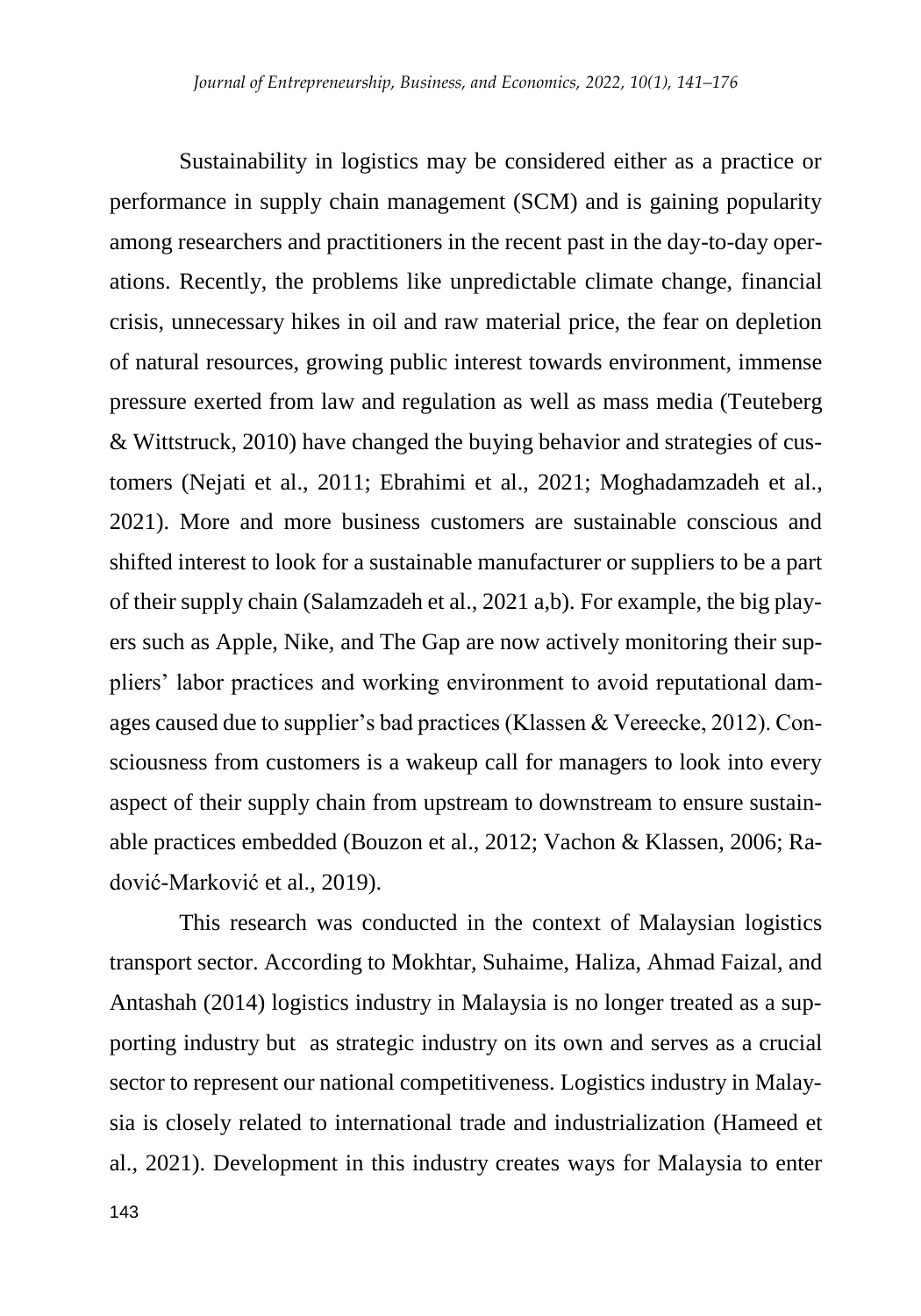the global market (Mokhtar et al., 2014). Many studies have focused on sustainability practices within the supply chain context (Seuring & Müller, 2008; Srivastava, 2007). However, there is less work done to understand sustainability practices of LSPs and their performance (Dey et al., 2011). Based on the past literatures, there have been limited studies on sustainable logistics and its relationship with logistics transport performance. The study tested the research framework related to sustainable logistics practices using (TBL) approach and supplier support and how these variables influence the logistics performance. The research objectives of the present study are to identify the sustainable practices followed by logistics service providers and how its influence logistics performance of Malaysian LSPs, secondly to analyze the relationship between sustainable practices and supplier support and finally if there is any relationship between supplier support and logistics transport performance. The research gap are clearly shown in Table 1.

### **Theoretical Concept and Hypothesis Development**

The recent paper by Melkonyan et al. (2020) argued that logistics strategies should include sustainability to improve the logistics services delivery to clients (customer). Sustainable logistics practices in the present study represent how logistics service providers (LSPs) use their resources and convert these resources into sustainable practices for their outsourcing services to shippers to achieve better logistics performance. The sustainable practices are regarded as activities executed by LSPs while providing transport services and logistics performances is regarded as performance of a specific business processes. In explaining sustainable logistics practices of LSP and their logistics transport performance, RBV theory is apt because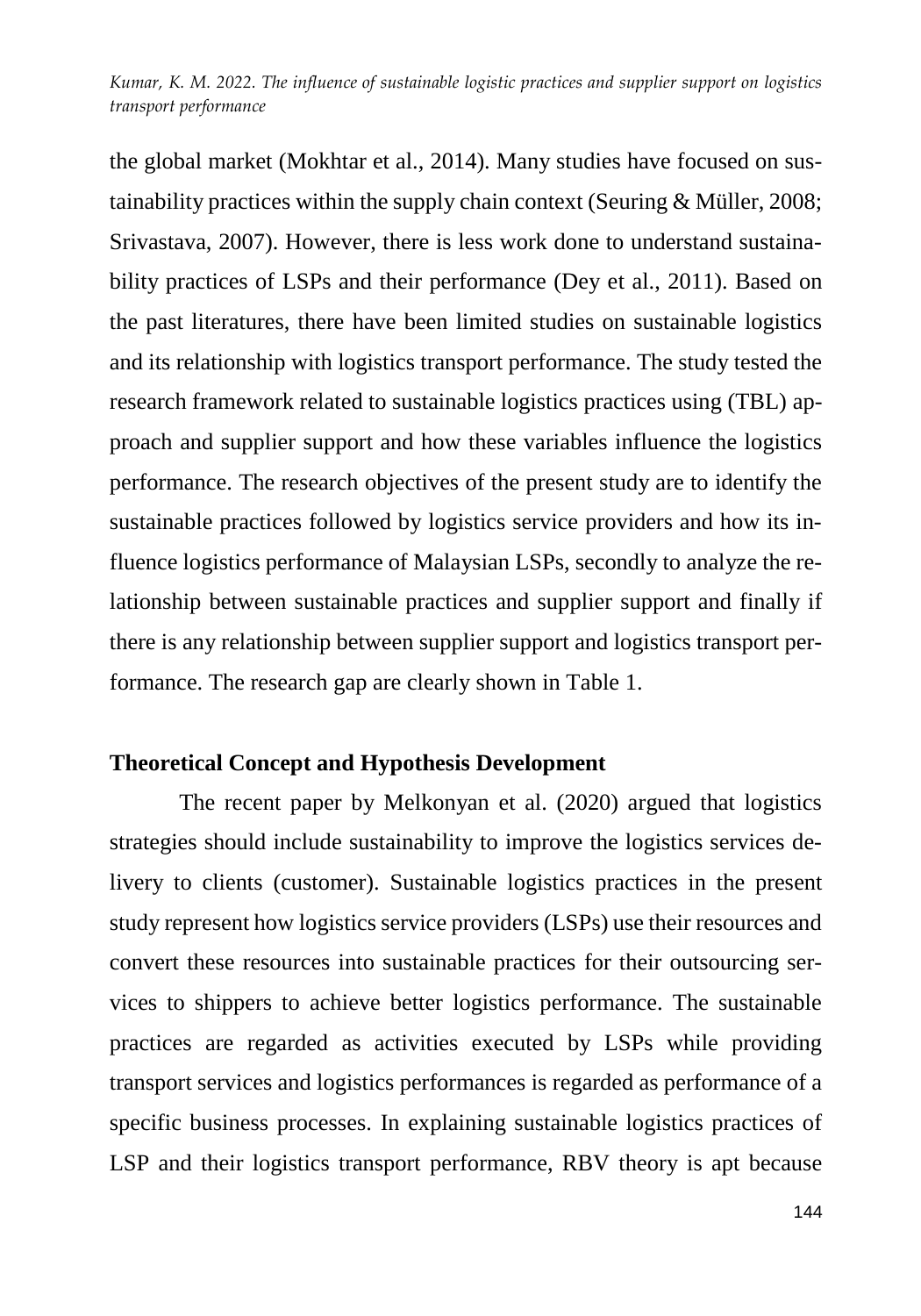LSPs performance is mainly dependent on how LSPs use their resources to deliver the desired services to clients (Karia  $&$  Wong, 2013) and RBV theory claims that different TSPs will have different level of performance in marketplace with different set of capabilities and organizational routines (Guerrero et al., 2014, 2015). Lee et al. (2012) argued that interdependence in business relationship helps focal firms and partnering firms to combine their resources together into a bundle of resources and by cultivating such relationship, it also creates specific capabilities that make the organizations superior to other firms in the same marketplace, thus enables firms to gain sustainable competitive advantage and better organizational performance. Therefore, based on RBV theory supplier support in the present study can be viewed as the capability derived from sustainable logistics practices to achieve better logistics performance. his research treated buyer supplier relationship as capabilities of logistics service provider (LSP) should encompass especially in the outsourcing context. Supplier support is known as the practices related to relationship, trust, information sharing, support, commitment executed by LSPs to ensure they have smooth business transactions with their clients (customers).

### *Research Gap*

The discussion of Chhabra et al., 2018 explained that sustainable logistics creates the ability for logistics firms to provide logistics services which are inline with sustainability guidelines that balances the environmental, social, and economic aspects (Salamzadeh et al., 2022). To explain what sustainable logistics is, the inputs given by Wichaisri and Sopadang (2013) was useful and the research gap for all the variables are discussed in Table 1. A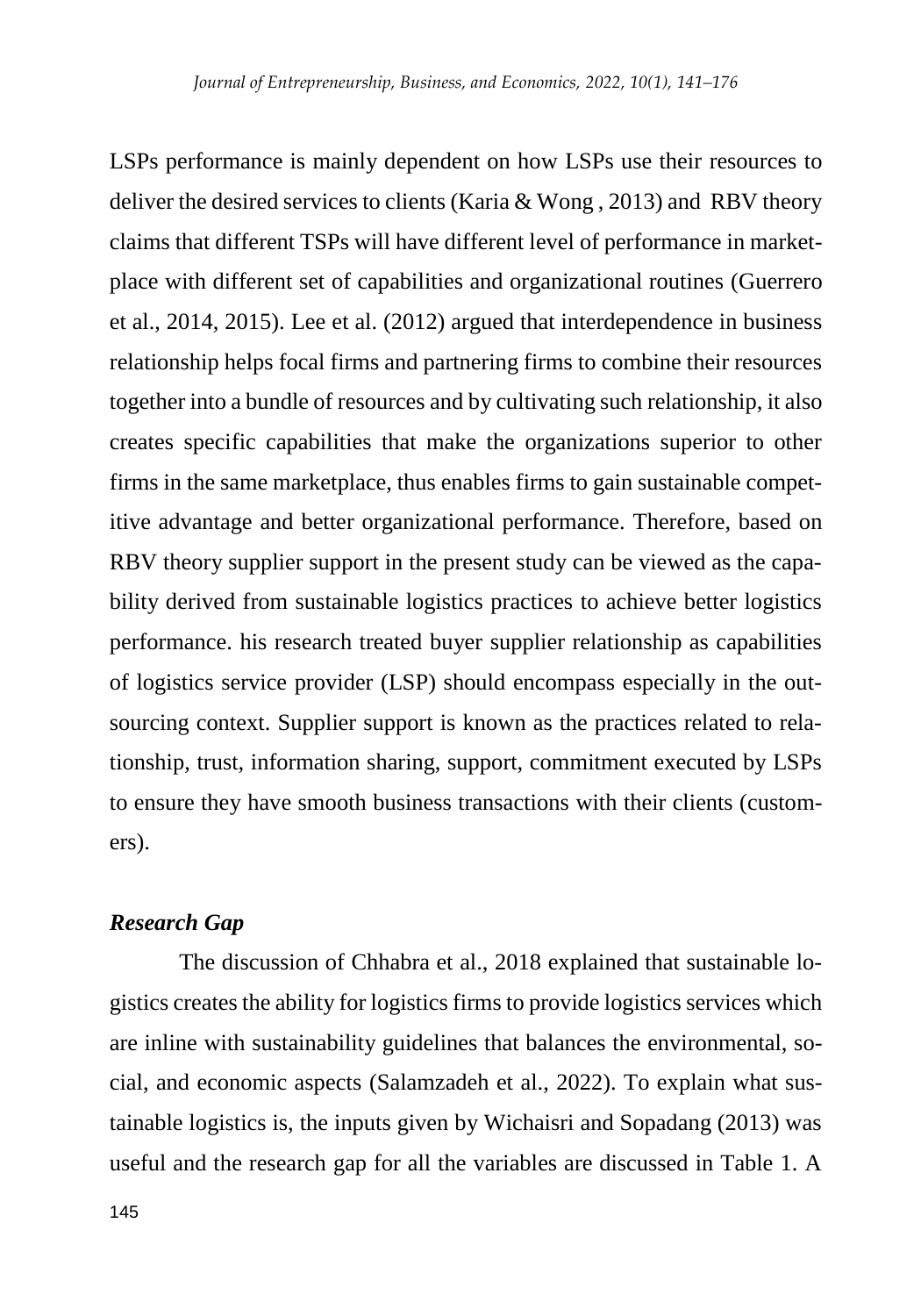through literature review reveals some clear research gap for the research framework for the present paper.

| N <sub>0</sub> | <b>Areas</b>                   | <b>Gaps Identified</b>                                                                                                            |  |  |  |  |
|----------------|--------------------------------|-----------------------------------------------------------------------------------------------------------------------------------|--|--|--|--|
| 1.             | Sustainable<br>$\mathbf{L}$ o- | Previous studies have investigated sustainable practices merely                                                                   |  |  |  |  |
|                | gistics Practices              | on supply-chain management aspects (Sarkis et al., 2011;                                                                          |  |  |  |  |
|                | (Independent                   | Seuring & Müller, 2008; Caniato et al., 2012; Marshall et al.,                                                                    |  |  |  |  |
|                | Variable)                      | 2014, Subramaniam & Gunasekaran, 2015) but little is known                                                                        |  |  |  |  |
|                |                                | about sustainable practices on logistics perspectives (Wolf &                                                                     |  |  |  |  |
|                |                                | Seuring, 2010; Dey et al., 2011; Zailani et al., 2011; Marchet et<br>al., 2014).                                                  |  |  |  |  |
|                |                                | Ignorance about logistics sustainability (Alkhatib et al., 2015).                                                                 |  |  |  |  |
|                |                                | Lesser research is executed on sustainable holistic integrated                                                                    |  |  |  |  |
|                |                                | model (Seuring & Muller, 2008; Brandenburg et al., 2014;<br>Chhabra et al., 2018)                                                 |  |  |  |  |
| 2.             | Environmental                  | The environmental sustainability practices were less researched                                                                   |  |  |  |  |
|                | Sustainability                 | and empirically tested from road freight transporter (Marchet et                                                                  |  |  |  |  |
|                | (Dimension -1)                 | al., 2014; Evangelista, 2014; there is a call for more research                                                                   |  |  |  |  |
|                |                                | under environmental sustainability within companies, there is a                                                                   |  |  |  |  |
|                |                                | need to call more attention to environmental sustainability                                                                       |  |  |  |  |
|                |                                | within companies that either carry out logistics and transporta-                                                                  |  |  |  |  |
|                |                                | tion activities in-house or outsource them to third parties (Raut                                                                 |  |  |  |  |
|                |                                | et al., 2018).                                                                                                                    |  |  |  |  |
| 3.             | Social Sustaina-               | Sustainable practices are more related to economic and environ-                                                                   |  |  |  |  |
|                | bility                         | mental issues, leaving social aspects in the background (Chhabra                                                                  |  |  |  |  |
|                | (Dimension-2)                  | et al., 2018; Khan et al., 2019.                                                                                                  |  |  |  |  |
| 4.             | Economic                       | Economic sustainability mostly linked with costing, profit mar-                                                                   |  |  |  |  |
|                | Sustainability                 | gin and investment factors (Tay et al., 2015) but not on practices                                                                |  |  |  |  |
|                | (Dimension-3)                  | experienced in logistics field.                                                                                                   |  |  |  |  |
|                |                                | Frost & Sullivan consultants (2013) commented that contract lo-                                                                   |  |  |  |  |
|                |                                | gistics in Malaysia must be aware of green issues and coordinate                                                                  |  |  |  |  |
|                |                                | sustainable logistics practices as per customer requirements at a                                                                 |  |  |  |  |
|                |                                | minimum cost.                                                                                                                     |  |  |  |  |
|                |                                | Research related to economic sustainability and its connection                                                                    |  |  |  |  |
|                |                                | of economic sustainability which simultaneously investigates<br>the environmental sustainability are still found weak in the man- |  |  |  |  |
|                |                                | agement literature (Arya et al., 2020)                                                                                            |  |  |  |  |
| 5.             | Logistics                      | Whether greening the logistics activities will lead to better logis-                                                              |  |  |  |  |
|                | Transport<br>Per-              | tics performance, there is no clear-cut empirical consensus                                                                       |  |  |  |  |
|                | formance<br>(DV)               | (Pazirandeh & Jafari, 2013; Evanglista, 2014).                                                                                    |  |  |  |  |

**Table 1.** The Research Gap for the Research Framework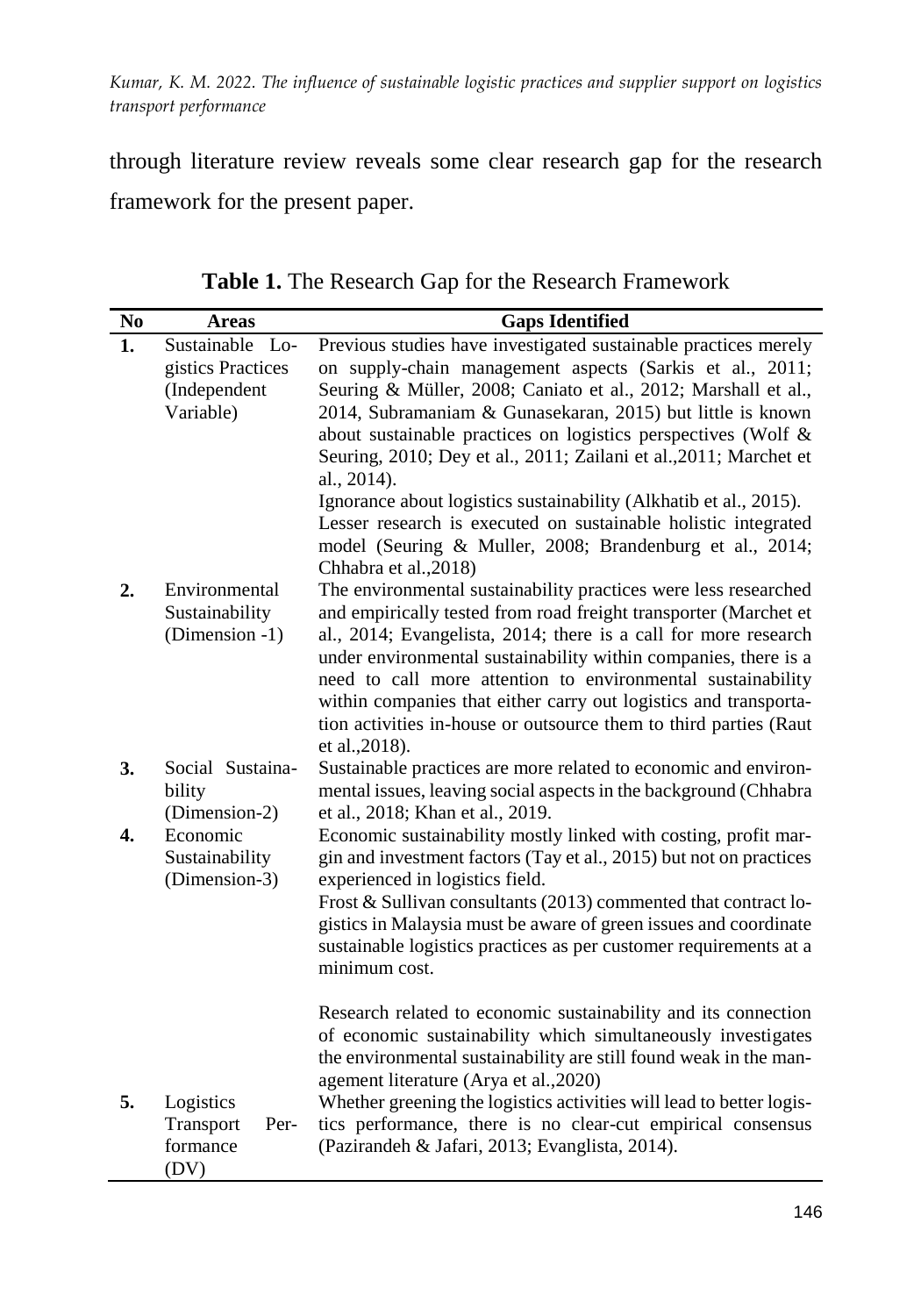| N <sub>0</sub> | <b>Areas</b>     | <b>Gaps Identified</b>                                              |
|----------------|------------------|---------------------------------------------------------------------|
|                |                  | Alternative measurements other than ABC, Economic Value             |
|                |                  | Analysis (financial measurement) are the need of hour (Alkhatib     |
|                |                  | et al., 2015) for logistics performance (non-financial measure-     |
|                |                  | ment).                                                              |
|                |                  | Elaborate literature review available on sustainable performance    |
|                |                  | but not on logistics performance in road transport sector.          |
|                |                  | More papers found discussing on urban transport (passenger)         |
|                |                  | compared to freight transport and logistics (Rodrigue, 2006;        |
|                |                  | Richardson, 2005) and road freight transport are mainly in-         |
|                |                  | volved in the technical aspects.                                    |
| 6.             | Supplier Support | Integration of buyer supplier relationship in sustainable litera-   |
|                |                  | ture is gaining popularity especially in the context of logistics   |
|                |                  | services (Large et al., 2013). There is little evidence to show how |
|                |                  | buyer supplier relationship plays an important role to enhance      |
|                |                  | implementation of sustainable practices on logistics perfor-        |
|                |                  | mance.                                                              |

### **Theory development and research hypotheses**

147 The theoretical foundation for the conceptual framework, was primarily drawn from resource based view (RBV), new resource based view (NRBV) and resource dependence theory (RDT). Resource based view theory will be the main underlying since logistics transport performance of logistics service providers (LSPs) is primarily based on resources and capabilities. The independent variables (predictors) in this research namely pricing practices, labor practice and service offerings are considered as LSPs internal resources and capabilities of RBV whereas logistics service execution is emerged under the NRBV theory. RBV theory gained popularity only through Prahalad and Hamel (1990) a paper on "The core competence of the corporation" published in Harvard Business Review and Barney (1991) paper on "Firm resources and sustained competitive advantage" published in Journal of Management (Karia, 2011). The extension of RBV theory is dynamic resource-based view of firm by Helfat and Peteraf (2003); Karia (2011) and natural resource based theory (NRBV) by Hart (1995). The existence of sustainability in SCM used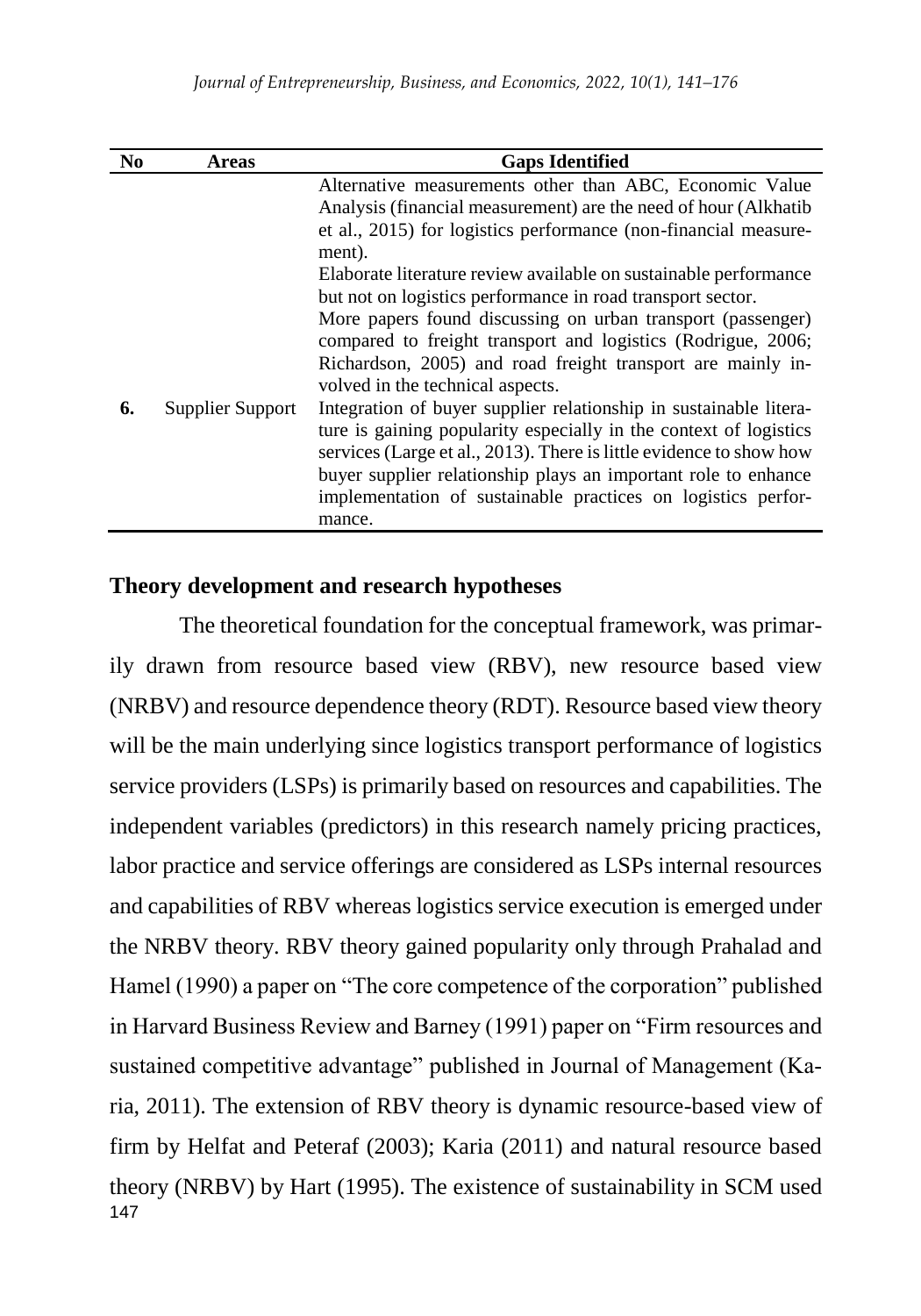modified theories for RBV and the modified theory by Hart (1995) to explain the relationship between natural resources of firms and its competitive advantage (Pullman et al. 2009. Under NRBV, the potential strategies mainly refers to environmental practices such as pollution prevention, minimizing emissions and waste, product stewardship and overall efforts undertaken by firm to reduce their environmental burden. The reason for the inclusion on environmental criteria in NRBV is because; environmental resources were neglected by firms as a contribution factor in firms'performance. Pullman et al. (2009) used NRBV theory to support their framework on environmental practices. Therefore, sustainable logistics practices in the present study represents how logistics service providers (LSPs) use their resources and convert these resources into sustainable practices for their outsourcing transport services to achieve better logistics performance for delivery. The sustainable practices is regarded as activities executed by LSPs while providing transport services and logistics transport performances is a performance of a specific business processes of LSPs. To explain about sustainable logistics practices of LSP and their logistics transport performance, RBV theory is highly suitable because LSPs performance are mainly dependent on how LSPs use their resources to deliver the desired services to manufacturers (Karia & Wong, 2013; Soleimani et al., 2022) and RBV theory claims that different LSPs will have different level of performance in the market place with different set of capabilities and organizational routine.

### *The Relationship between Sustainable Logistics and Logistics Performance*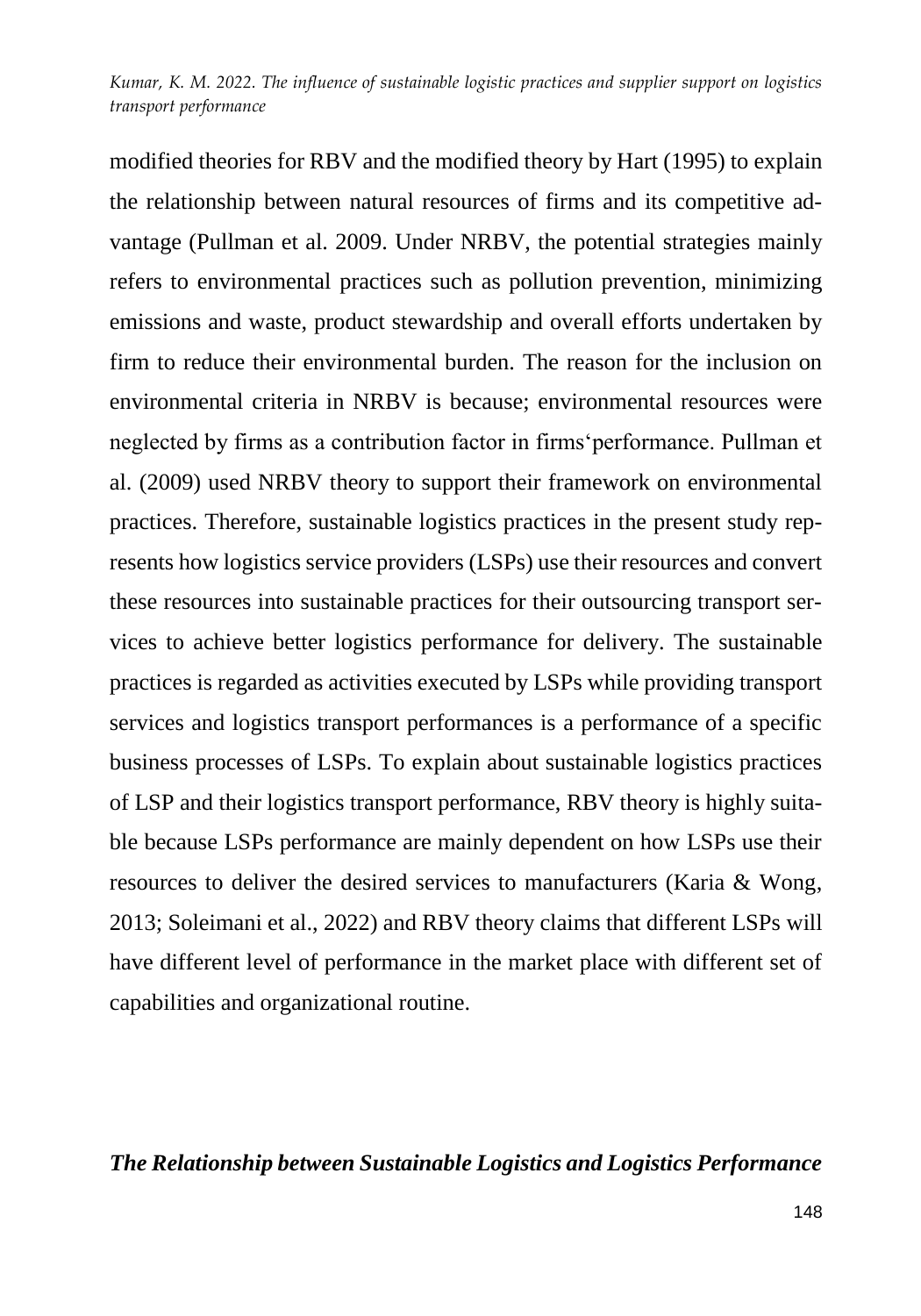Past research highlights that generally whether it is internal or external environmental practices, research findings reveals that there is a positive relationship with economic and environmental performance (Pullman et al., 2009; Rao & Holt, 2005; Zhu & Sarkis, 2004; Dana et al., 2022 a, b, c). Zailani et al. (2012) investigated sustainability from the purchasing context and studied the significance of environmental purchasing and sustainable packaging practices on sustainable performance from the aspect of social, environment, economic and operational performance. Results from the paper shows that environmental purchasing has positive relationship with economic, social and operational outcomes, whereby sustainable packaging has positive relationship all the outcomes under sustainability. Laosirihongthong et al. (2013) investigated proactive and reactive practices of green supply chain management (GSCM) and performance covering economic, environmental, and intangible performance. The paper concluded that legislation and regulation practices was regarded as crucial practices for firms environmental, economic, and intangible performance, whereas reverse logistics was least practice by firms and was not significant with any of the performance dimension. The link between sustainability strategy and logistics performance was studied by Pazirandeh and Jafari (2013) and in this research paper the relationship between sustainability strategy of a firm and initiatives in greening their transportation and procurement operations are found significant. On the other hand, greening the transportation procurement have a significant positive impact on logistics performance, but the study was not able to establish an empirical support whether greening the transport operations affects positively or negatively the logistics performance. Based on the arguments above and underpinning theory of natural resource-based view (NRBV) theory, the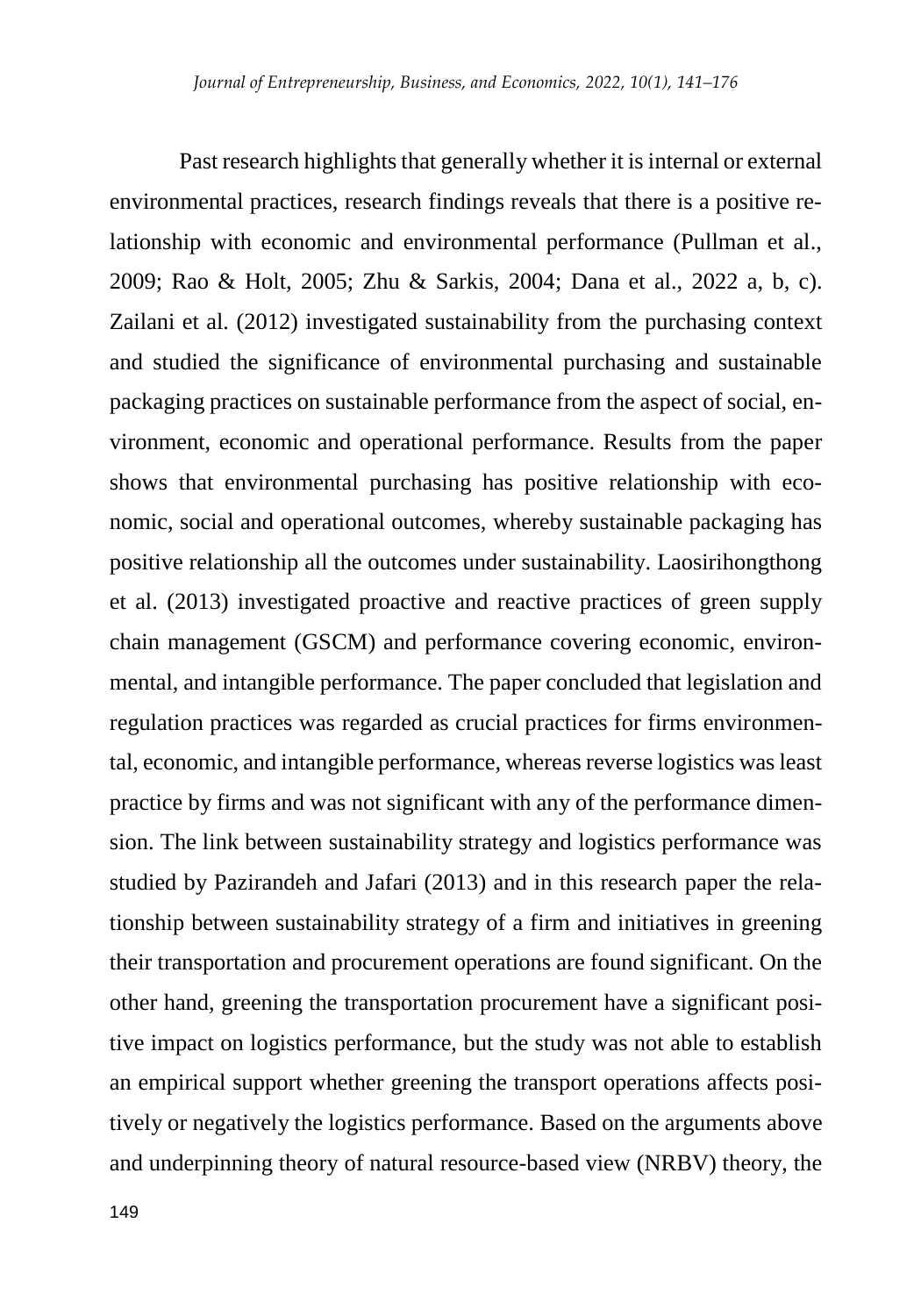study proposed the following sub hypothesis from the clients points of views that:

**H1a:** Higher implementation of logistics service execution practices by the transport service providers (TSPs) will lead to better logistics transport performance.

In order to obtain economic sustainability, the environmental and social sustainability should be inline as well due to the fact that firms which only considered in making profits without ensuring their activities does not results in any type of degradation to environment and social has a poor tendency for long term survival (Yusuf et al., 2013; Radović-Marković & Salamzadeh, 2012). Therefore, Ülkü and Bookbinder (2012) commented that a customer's decision whether to use logistics service provider (LSPs) is determined based on their price and delivery time offered by LSPs. The component of price and delivery are sensitive issues in logistics management. Demir et al. (2015) studied on models and pricing cost firms incur from the negative factors (pollutions) caused by logistics transportation logistics of various mode. Followed by Mesa-Arango and Ukkusuri (2014) showed that price is a attribute shippers have the willingness to pay if it is attractive as there are studies to portray that choosing trucking services is not just about low cost but beyond that, even the trucking service is higher in price but with good quality of drivers, proper distance coverage and reliable, shippers are willing to pay higher price to obtain the logistics service. How shippers select their third party logistics (3PL) to support freight logistics service was studies by Banomyong and Supat (2011) and commented selection of 3PL are based on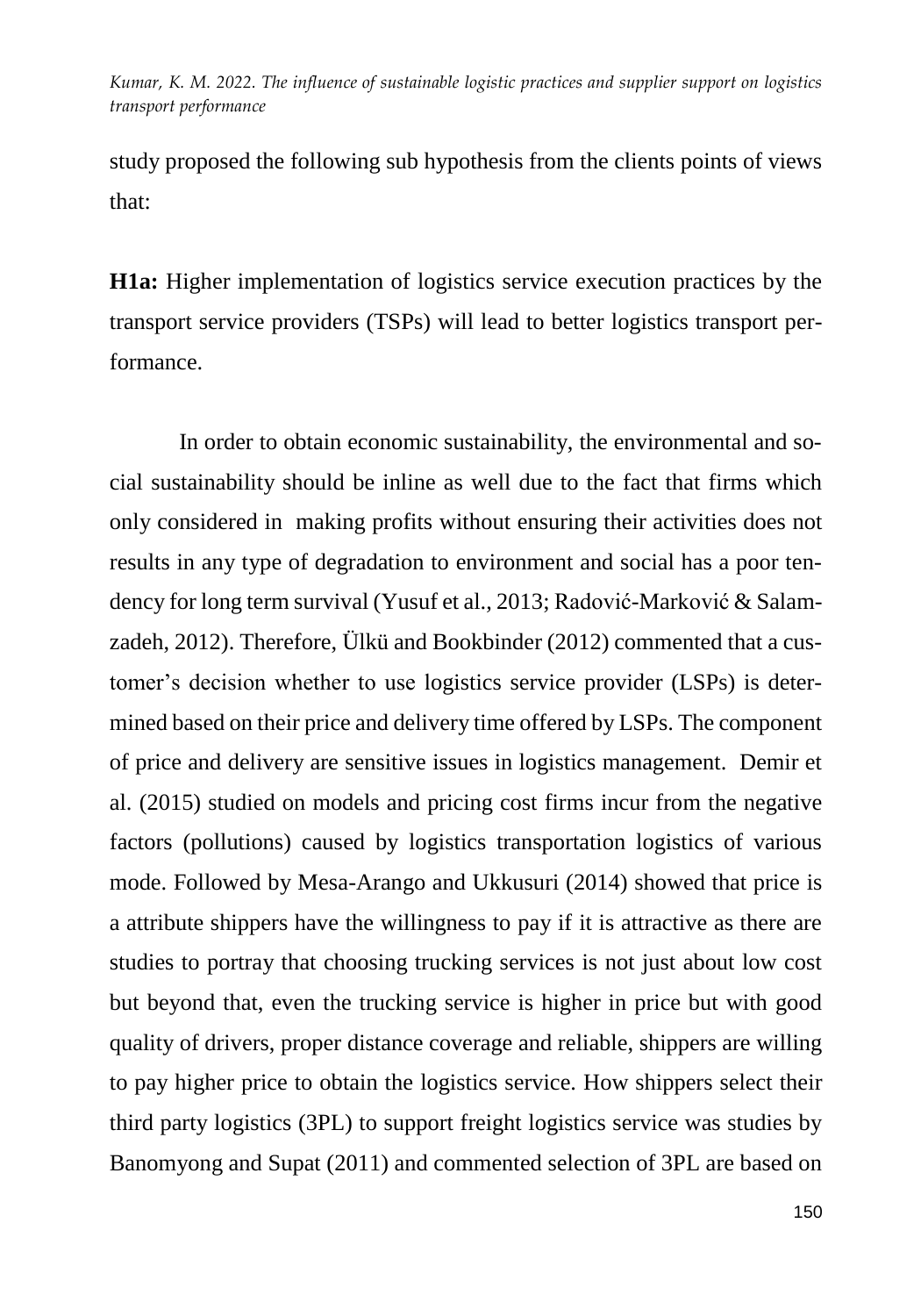service attributes from SERVQUAL model and the literature from this paper was used as the base to adapt the items for service offerings. The construct of service offerings was identified as a dimension under economic sustainability based on Ghadimi and Heavey (2014) and their research on sustainable supplier selections for medical device industry. Followed by Othman, Zahari and Radzi (2013) pointed out the importance of service delivery especially in the service market. Their paper studied how Malaysian restaurants recover their services after having service delivery failures. Based on the arguments above and underpinning theory of resource-based view (RBV) theory, the study proposed the following hypothesis from the clients' points of views that:

**H1b:** Higher implementation of pricing practices by the transport service providers (TSPs) will lead to better logistics transport performance.

**H1c:** Higher implementation of service offerings practices by the transport service providers (TSPs) will lead to better logistics transport performance.

The research on social sustainability has been neglected in the literature and more research papers are concerned about environmental sustainability and long-term economic sustainability. The practices on environment and social sustainability were researched by Pullman et al. (2009) from the food supply chain perspectives and highlighted that social sustainability practices can affect performance. Social sustainability merely focuses on the internal and external communities where the firms operate. This paper highlights about how social sustainability practices will improve the environmental, quality and cost performance of processing facility of food and beverage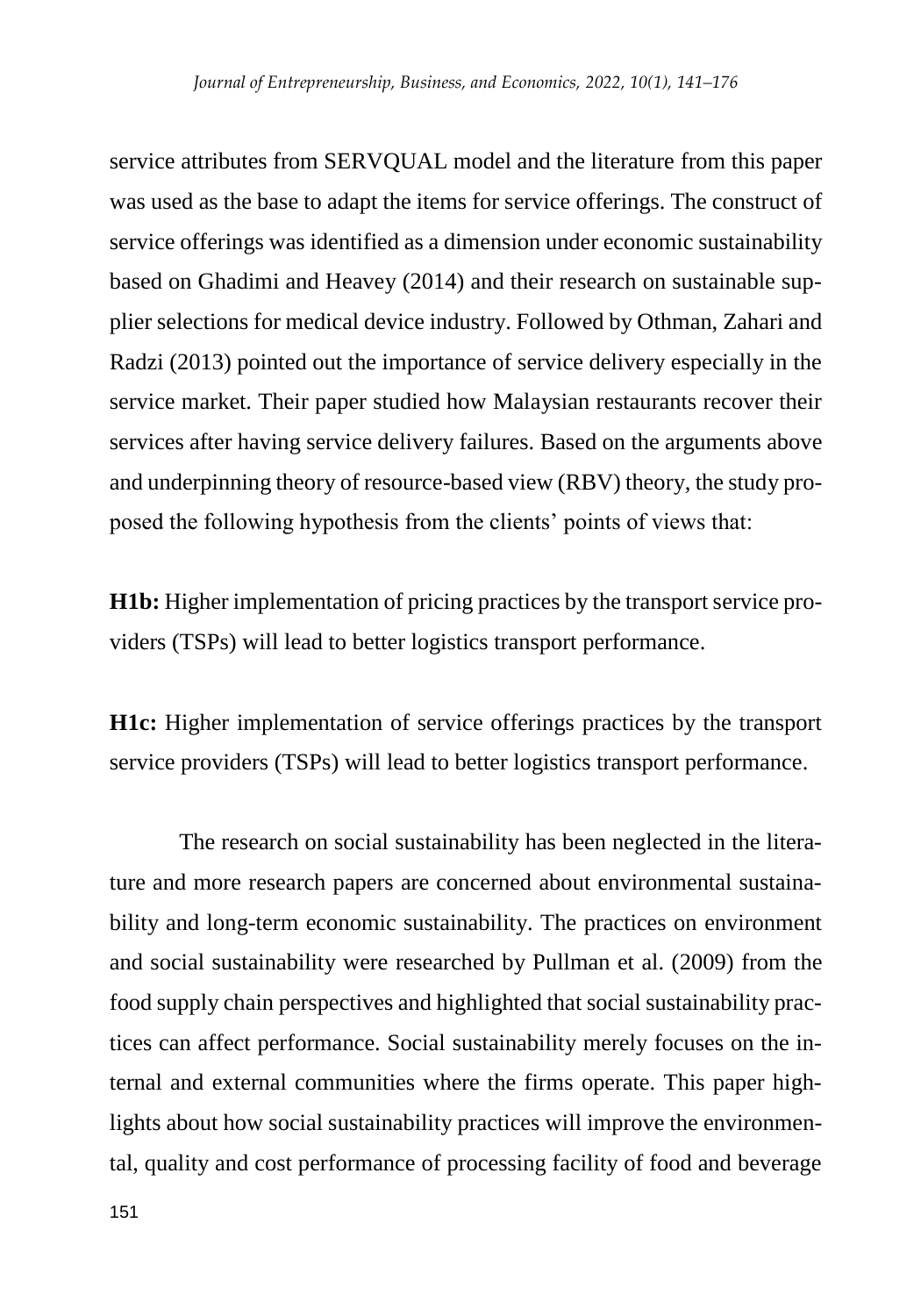firms. The findings showed that with proper implementation of social sustainability practices, the quality and cost performance of processing facilities improves but environmental performance does not improve with increased implementation of social sustainability practices. In addition, social sustainability practices was also studied by Marshall et al. (2014), whereby by social sustainability was studied from social supply chain practices based on process and market. The social practices related to process covers monitoring of supplier's social practices and implementation social system procedures with suppliers. Furthermore, social sustainable practices related to market includes introduction of new product and process related to supplier which encompasses fair margins, worker welfare and health and safety throughout the supply chain. Klassen and Vereecke (2012) claimed firms' needs to give importance for social issues in supply chain and social issues in supply chain incurs from the product or process-related operations which affect the welfare, community development and safety of employee and society (Hosseini et al., 2022).

**H1d:** Higher implementation of labor practices by the transport service providers (TSPs) will lead to better logistics transport performance.

# *The Relationship between Supplier Support and Logistics Performance*

Buyer supplier relationship plays a vital role in physical distribution and logistics management and a proper management of buyer supplier relationship in supply chain will lead to success, as executing strategic relationships with crucial suppliers is indeed a way for value creation (Ambrose, Marshall, & Lynch, 2010). To conceptualize the research idea, theories such as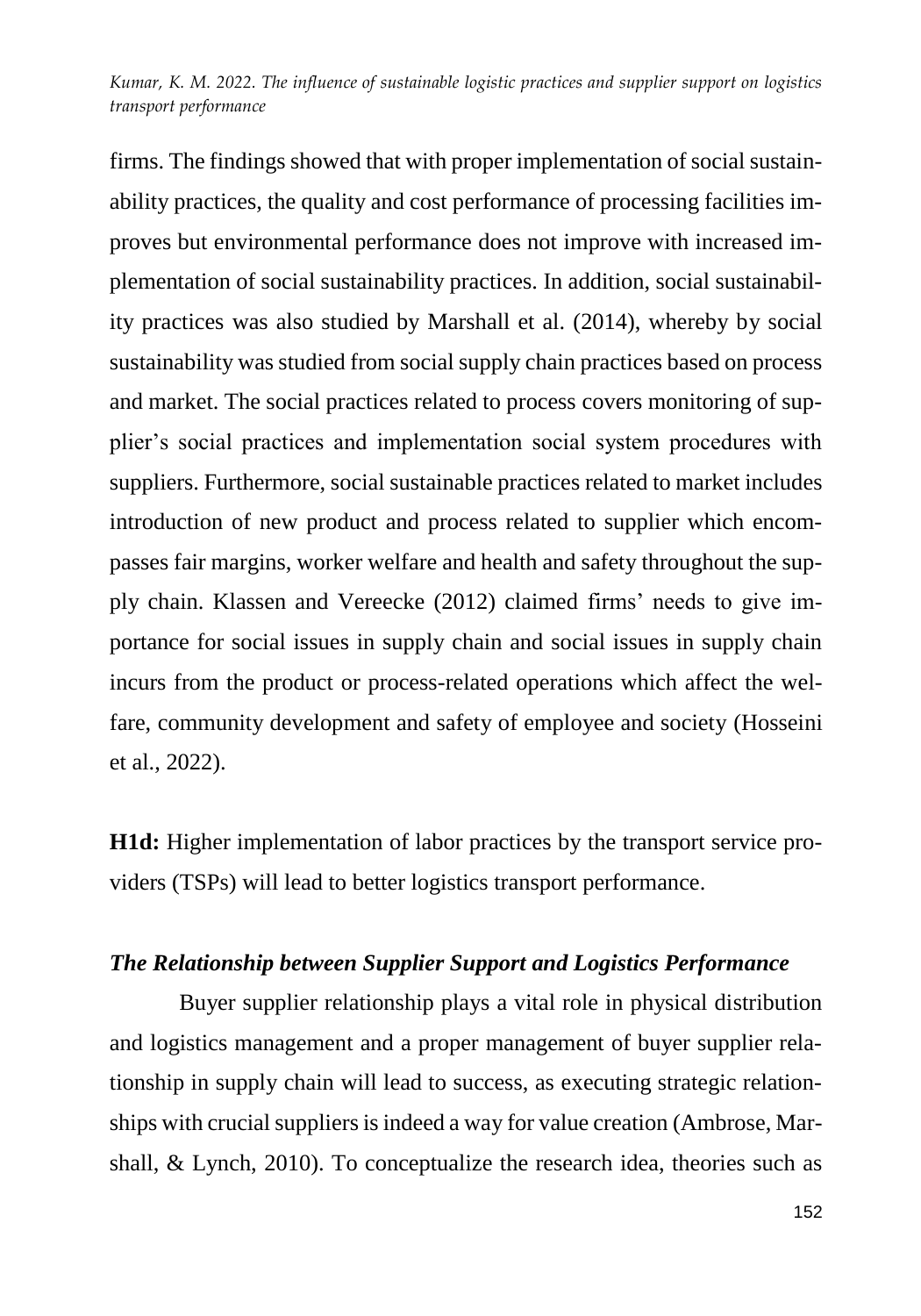transaction cost theory, social exchange theory and resource dependence theory are used as the underpinning theory to support the relationship testing. The paper by Hollos et al. (2012) extended the application of resource-based view and resource dependence theory by applying these theories to support their research model on sustainable supplier cooperation. The 'sustainable supplier co-operation' was referred as process, initiated by the buying firm with a series of activities over a period time with their suppliers and creates dyadic benefits. Resource Dependence Theory (RDT) is applicable when resources are used to project the performance, however the theory recognizes firms as open systems which depend on external environment and therefore managers need to work to reduce their uncertainty and dependency on suppliers. With that, the theory also further elaborates that firms will make sure they access to critical resources at all the times to reduce the interdependency on supplier. Despite the usefulness of RDT, it has not been applied to the field of sustainable supplier co-operations and it is proven useful in explaining buyer–supplier relationships. Paulraj and Chen (2007) adopted resource dependence theory to investigate direct effect of supply chain uncertainties on strategic supply management with a second-order construct comprising strategic purchasing, long-term relationship orientation, inter-firm communication, cross-organizational teams, and supplier integration. In addition, since buyer supplier relationship is lately connected with either with sustainable practices or sustainable performance. There is research call to relate the buyer supplier relationships domain such as collaboration and cooperation with sustainability as a whole (Hollos et al., 2012). Based on the arguments above and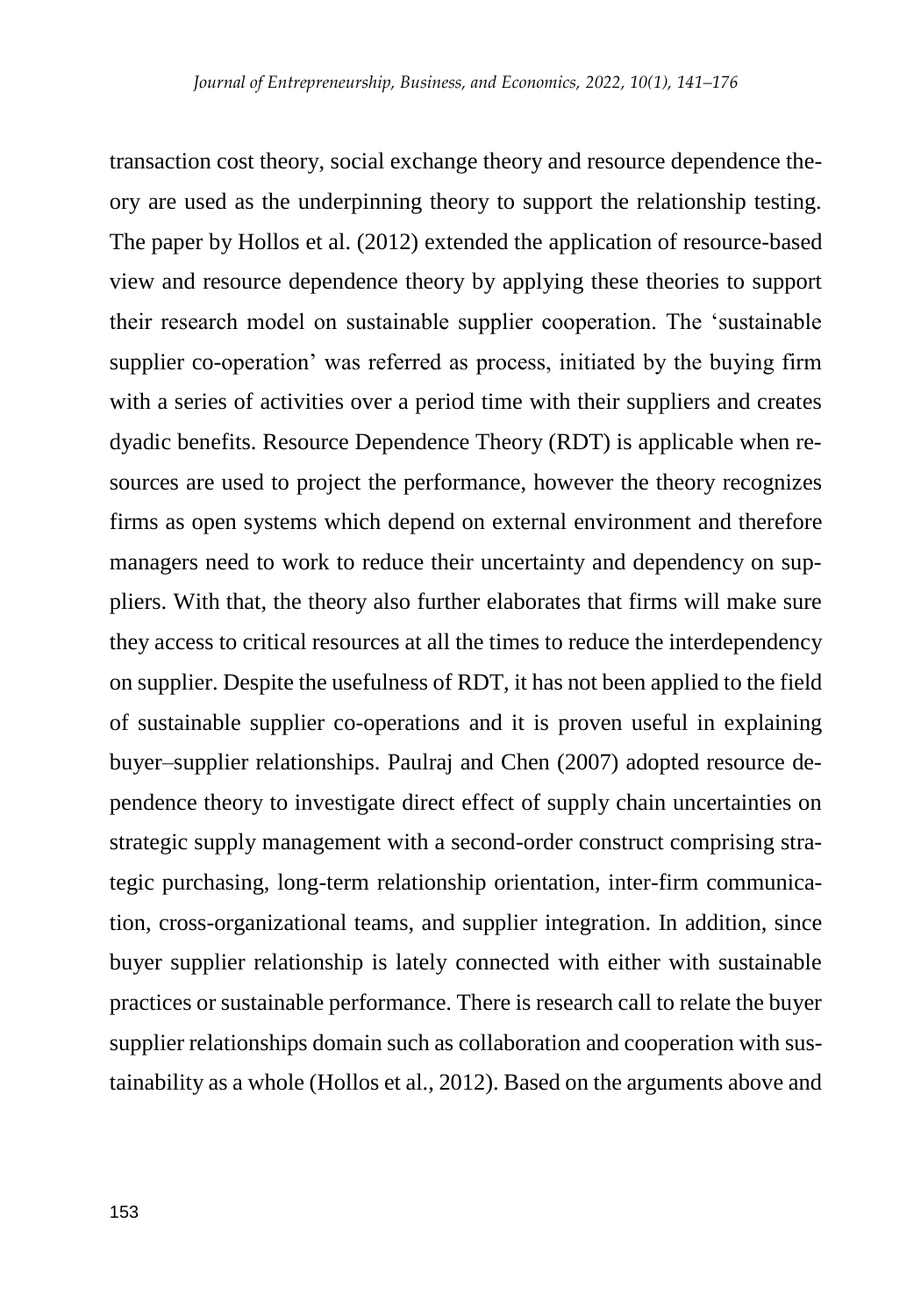underpinning theory of resource dependence theory (RDT), the study proposed the following main hypothesis and sub hypotheses from the client points of views that:

**H2:** Higher implementation of supplier support practices by the transport service providers (TSPs) will lead to better logistics transport performance

# *Mediating Effects of Buyer Supplier Relationship on the Relationship between Sustainable Logistics Practices and Logistics Transport Performance*

The study has identified the predictor variables and dependent variable and will further test the framework by incorporating the mediator variable to know whether the relationship between logistics transport performance is better with or without the presence of buyer supplier relationship. In this research, buyer supplier relationship is assumed as mediator. The mediating variable works as a generative mechanism by helping the predictor variable to influence the dependent variable of interest (Baron & Kenny, 1986; Cho et al., 2008).

Lately, many firms prefer to engage in cooperative buyer-supplier relationships over the long term as cooperative relationship, as organizations are increasingly aware of the importance of suppliers' role in supply chain (Soh et al., 2016). This paper used buyer supplier relationship as a mediator to test the relationship between supplier infrastructures, supplier quality and supplier commitment on supplier performance and addresses the gap in the literature to investigate the impact of buyer supplier relationship on performance. In this research, buyer supplier relationship will explain the relationship strength between transporters and their clients. The dimensions for buyer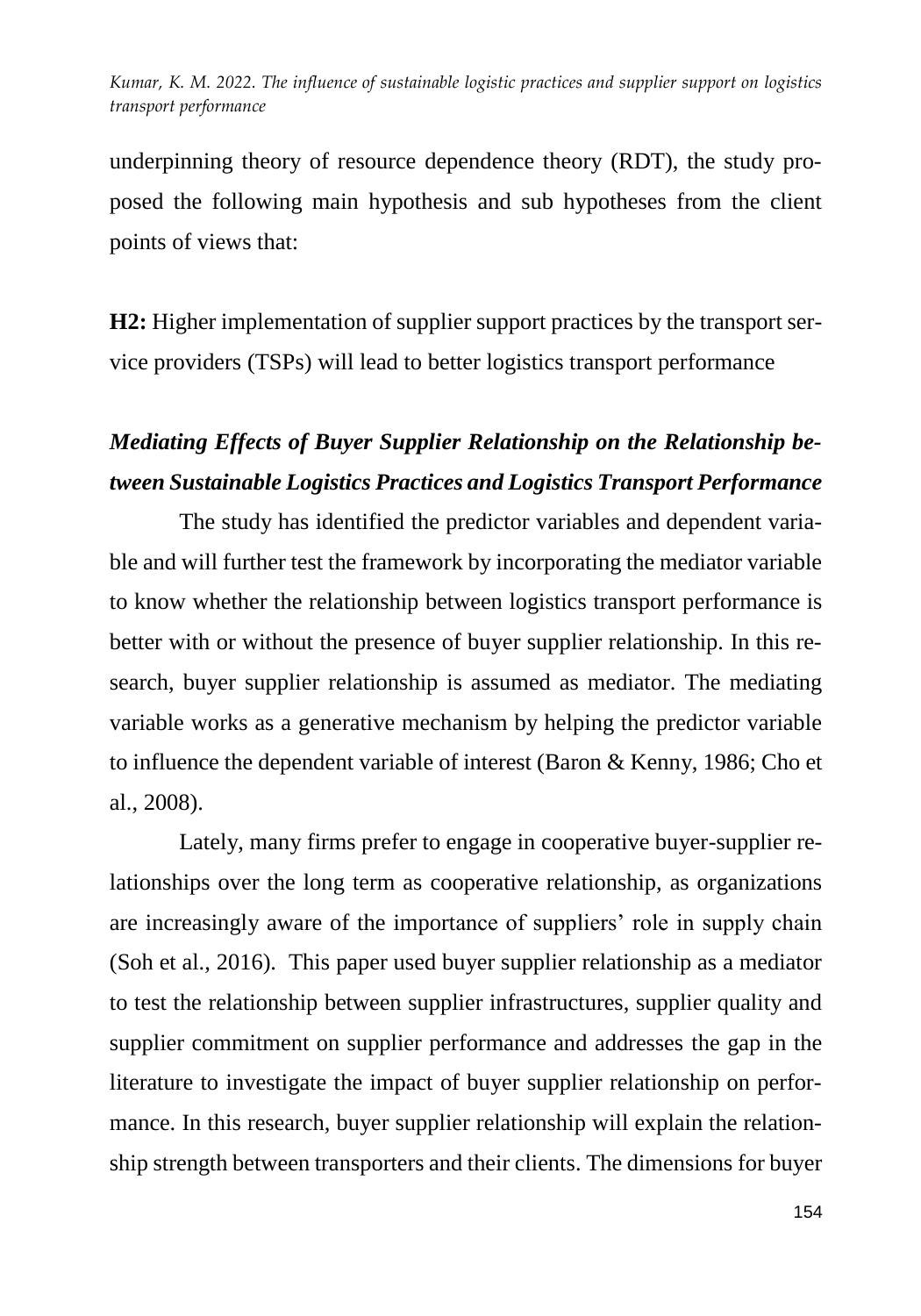supplier relationship included in this paper are information sharing, business understanding, commitment, trust and involvement. The results of the study showed that supplier quality and supplier commitment enhanced with presences of buyer supplier relationship (Soh et al.2016). On the other hand, Wong, Hung, and Chow (2007) the role of relationship quality as the mediator on customer relationship for firms in Hong Kong. The paper pointed out that information sharing is an important contributing factor for relationship quality, which also helps firms to understand their customers. Hence, good practice of information sharing helps customer to gain confidence and trust when firms regularly share relevant information. Furthermore, the findings indicated that, there is a significant relationship between information sharing and the expectation of continuing interaction and customers' willingness to with presence of relationship quality. Buyer supplier relationship are closely related to integration and collaboration, whereby da Silveira and Arkader (2007) investigated the relationship of direct and mediation between customer coordination investment, supplier coordination investment and delivery performance. Thus, the paper also included discussion on several literature related to performance improvement with supply chain relationship, as such supply chain coordination and performance such as interaction of supplier and customer on delivery performance enhanced better with the presence of internal coordination as a mediator, performance increases when integration is good with supplier and buyer rather than focusing only on either party and highlighted that relationship customer service mediates the relationship between supply chain integration and financial performance. However, end results of their study revealed that coordination investment with supplier and customers improves delivery speed, delivery reliability, and manufacturing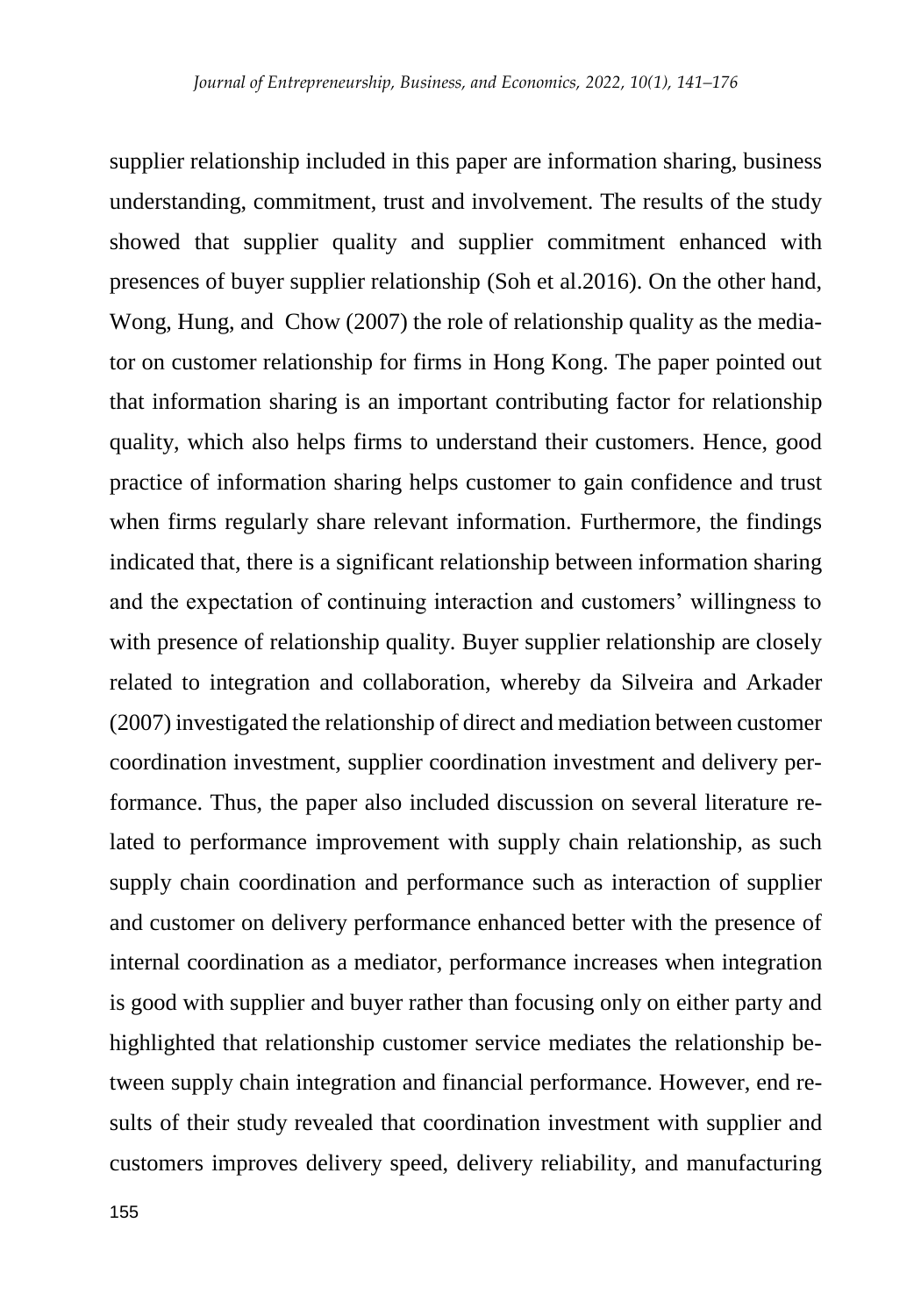lead-time. Customer coordination investment mediates the relationship between supplier investment and delivery reliability, whereas supplier investment coordination plays the mediator relationship between manufacturing lead-time and customer coordination investment. Based on the arguments above and underpinning theory of resource-based view theory (RBV), the study proposed the following sub hypothesis from the manufacturers' points of views that:

**H3a**: Supplier support mediates the relationship between logistics service execution and logistics transport performance.

**H3b:** Supplier support mediates the relationship between pricing practice and logistics transport performance.

**H3c:** Supplier support mediates the relationship service offerings and logistics transport performance.

**H3d:** Supplier support mediates the relationship between labor practice and logistics transport performance.



**Figure 1.** Research Framework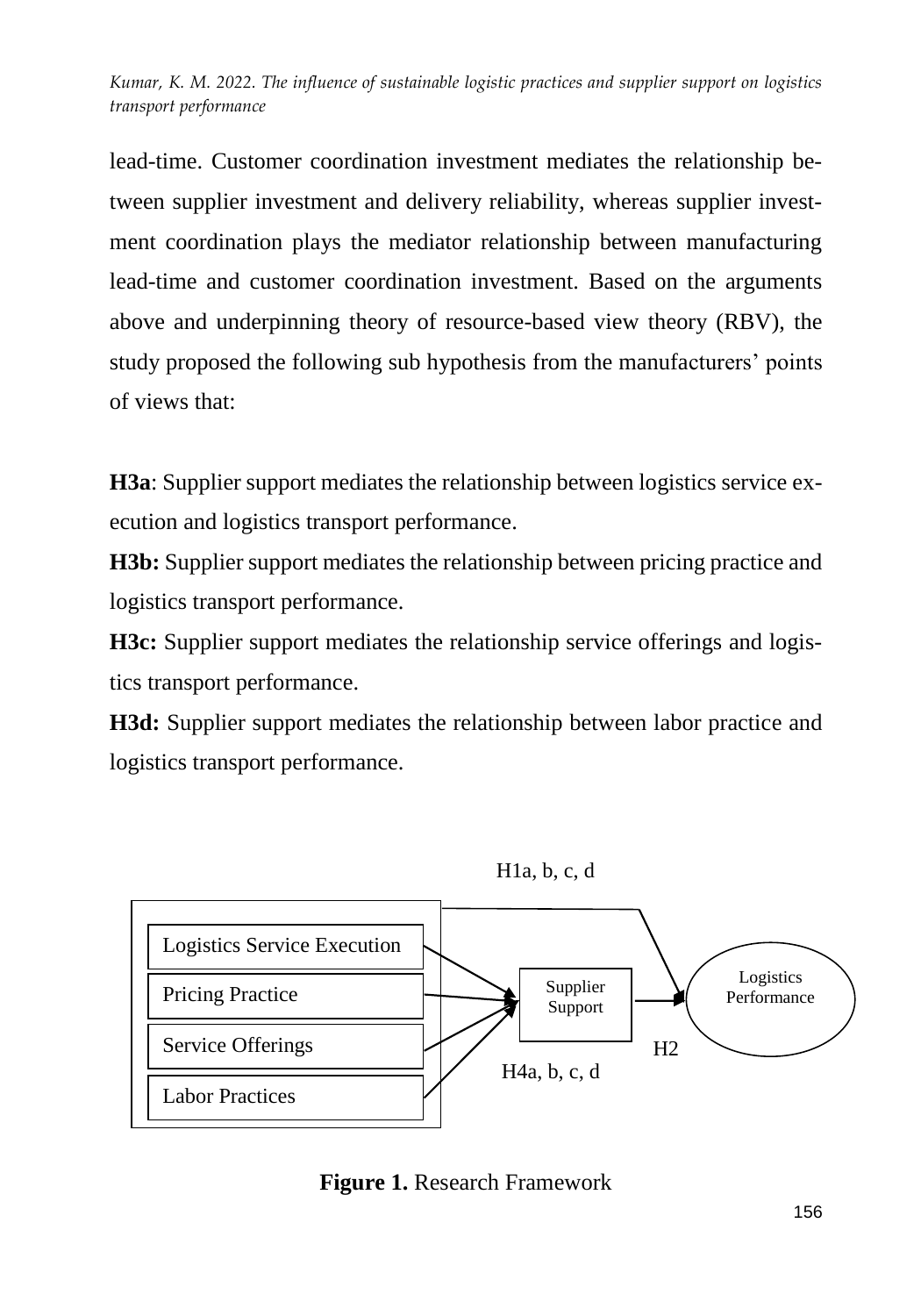### **Methodology and Data Collection**

This study investigated whether sustainable logistics practices (independent variables) have any relationship on logistics transport performance of transporters (dependent variable). Secondly, the study examines the role of supplier support as mediator. The study performed a questionnaire survey on client (transport users) in Malaysia. The targeted respondents (unit of analysis) are referred as clients, shippers, or transport users who uses of transport services to move their goods/freights from one location to another. The study contexts cover Malaysia's pharmaceutical, food, medical devices, and chemical manufacturers. As sustainable issues are very prominent, four key industries were selected from the sample frame namely chemical, food, pharmaceutical and medical. The sampling technique used for this research is based on proportionate stratified random sampling and purposive sampling. Data collection was performed using cross-section method and the questionnaire execution was through online survey. A total of 830 questionnaires were distributed using online platform based on the FMM directory listing. In total, 207 questionnaires were received and however 194 questionnaires were usable for analyzing the research framework and 13 questionnaires was omitted from the analysis due to incomplete responses with 25.8% response rate. The questionnaire items were selected based adapted approach from prominent journals in the literature. The list of questionnaire items can be found in the Appendix 1. The sample respondent consists of senior or middle managers from logistics and transport attached to manufacturing companies from food, medical, chemical, and pharmaceutical industry.

Table 2 shows frequencies for industries are, food (50.5%), chemical (29.9%), medical / pharmaceutical (19.6%). Majority of the respondents are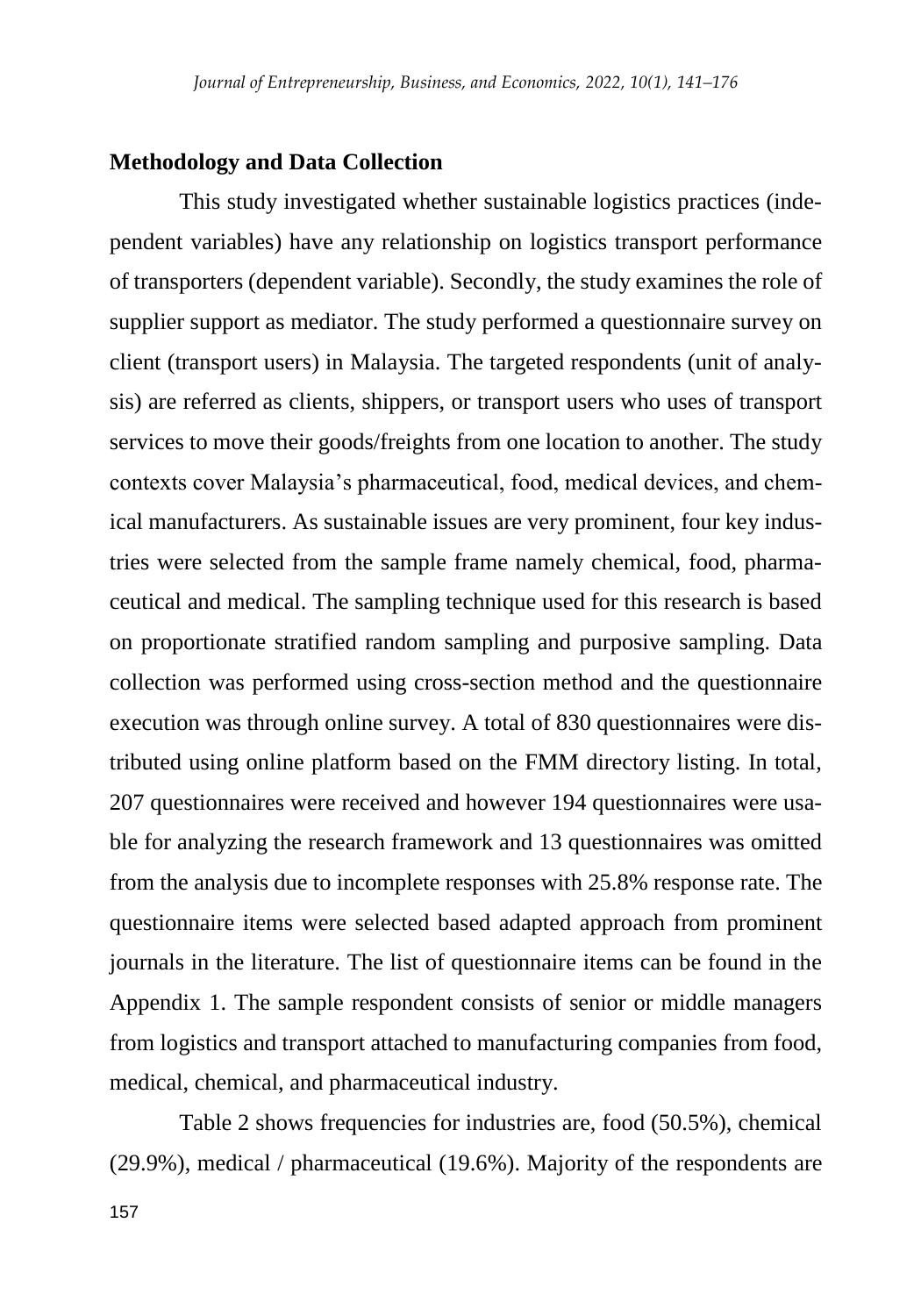male, 118 (60.8%) and female respondents were only 76 (39.2%). Most of the respondents (clients) seek transport service through channel two, 90 (46.4%), followed by channel one, 65 (33.5%), channel three, 63 (32.5%), channel four, 24, (12.4%) and channel five, 23 (11.9%).

In terms of education background, most of the respondents are degree holders, 77 (39.7%), with diploma/ certificate, 75 (38.7%), with master's degree, 40 (20.6%) and only 2 (1%) respondents are with doctorate degree. The respondents primarily fall under lower management job designation, 98 (50.5%), followed by middle management, 56 (28.9%) and top management, 40 (20.5%). The clients who are using transport services shared their perception that, mostly medium level firms prefer to seek outsourcing transport services, 69 (35.6%), secondly it is large level firms, 58 (29.9%), around 32 (15.5%), respondents reported MNCs, small firms, 26 (13.4%), lastly only, 9 (4.6%) highlighted micro level firms seek transport services. Based on the demographic results, fully Malaysian owned companies are major transport seeker, 124 (63.9%), local and foreign joint venture firms, 33 (17%), fully owned by foreign companies, 28 (14.4%) and contract manufacturers, 9 (4.6%). On the aspect of operations, most of the firms who participated in the survey are operating for more than 15 years in their respective industry, 85 (43.8%), firms operating between 11-15 years are, 46 (23.7%), 6 to 10 years, 35 (18%) and less than 6 years, 28 (14.4%). Under the list of services offered by transport service provider, most of the respondents primarily expressed that their transporter offers service to distribute their goods to end customer directly, 100 (51.5%), deliver the goods to the respective location, 93 (47.9%), packaging and repackaging, 68 (35.1%), dealing with shipping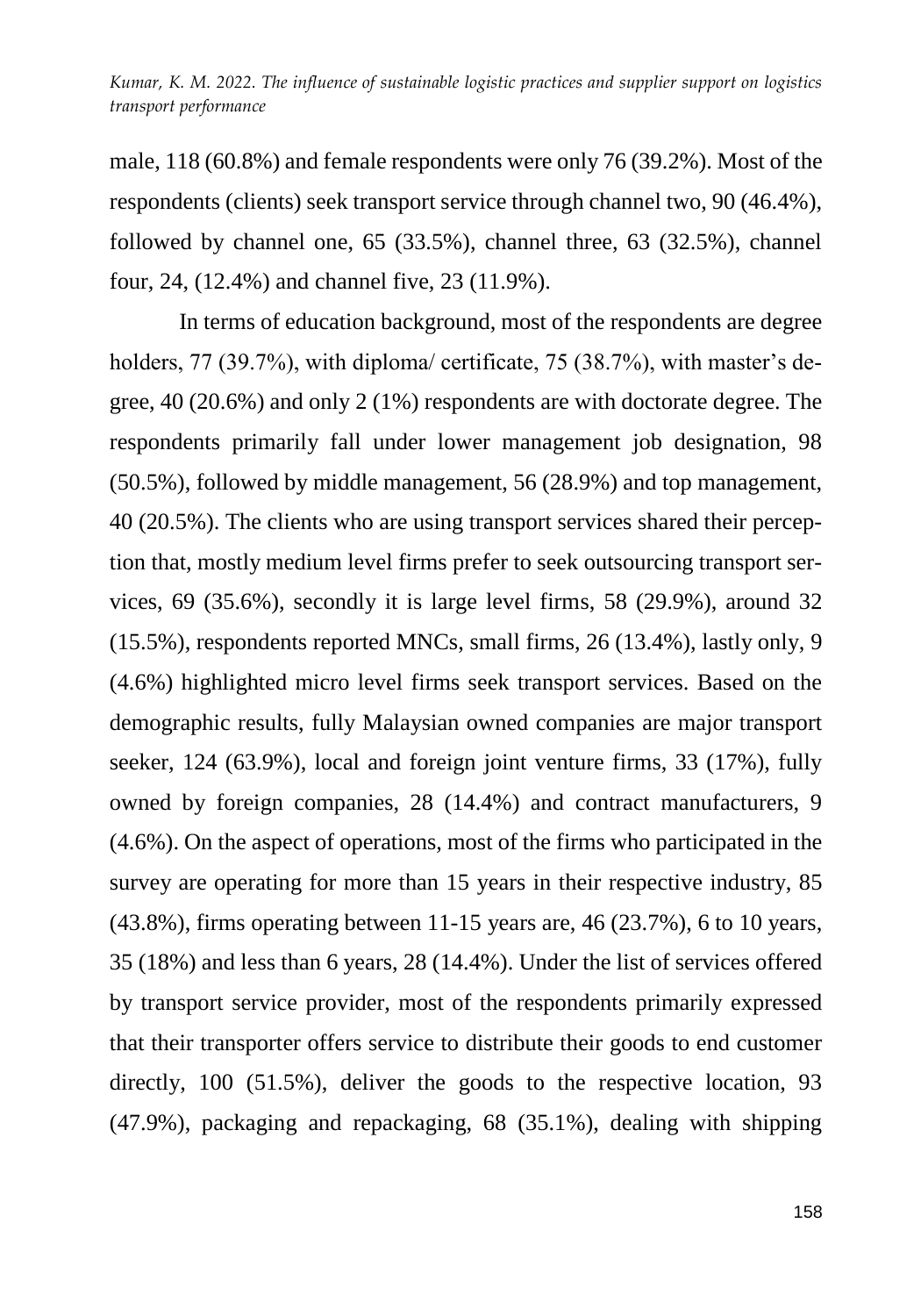agent/forwarders, 55 (28.4%), customer clearance, 32 (16.5%), provide storage area, 25 (12.9%), just in time delivery, 18 (9.3%). Mostly clients seek transport services to deliver their products to end customer, 112 (57.7%), warehouse, 102 (52.6%), Sea port, 49 (25.3%) and air cargo depot, 44 (22.7%). The clients (transport seekers) in Malaysia are mostly using local based transporter, 168 (86.6%) as compared to international based transporter are only, 26 (13.4%). The analysis of common method bias showed that first factor accounts for 41.609% of the variance and meets the common method bias criteria and shows no bias exists in the respondents' opinions. The study performed analysis using partial least squares (PLS) with SmartPLS software version 3.0 (Ringle et al., 2015). The study followed Hair et al. (2019) two step approach of measurement model and structural model testing.

| <b>Demographic</b>      | <b>Categories</b>                                     | No. of Respond-<br>ents | $\frac{0}{0}$<br>50.5 |  |  |
|-------------------------|-------------------------------------------------------|-------------------------|-----------------------|--|--|
|                         |                                                       | 98                      |                       |  |  |
| <b>Industry Type</b>    | Food                                                  |                         |                       |  |  |
|                         | Chemical (non-food)                                   | 58                      | 29.9                  |  |  |
|                         | Medical / Pharmaceutical (non-food)                   | 38                      | 19.6                  |  |  |
| <b>Transport Seeker</b> | Channel One                                           | 65                      | 33.5                  |  |  |
|                         | Manufacturer $\rightarrow$ Transport service provider |                         |                       |  |  |
|                         | Channel Two                                           | 90                      | 46.4                  |  |  |
|                         | Manufacturer $\rightarrow$ Third party logistics      |                         |                       |  |  |
|                         | <b>Channel Three</b>                                  |                         |                       |  |  |
|                         |                                                       |                         |                       |  |  |
|                         | Transport service provider                            |                         |                       |  |  |
|                         | 24                                                    | 12.4                    |                       |  |  |
|                         |                                                       |                         |                       |  |  |
|                         | Transport service provider                            |                         |                       |  |  |
|                         | Channel Five                                          | 23                      | 11.9                  |  |  |
|                         | Manufacturer $\rightarrow$ Freight Forwarder          |                         |                       |  |  |
| Gender                  | Male                                                  | 118                     | 60.8                  |  |  |
|                         | Female                                                | 76                      | 39.2                  |  |  |
| <b>Education</b>        | Diploma / Certificate                                 | 75                      | 38.7                  |  |  |
|                         | Degree                                                | 77                      | 39.7                  |  |  |
|                         | <b>Master Degree</b>                                  | 40                      | 20.6                  |  |  |

**Table 2.** Respondents Profile of Transport Users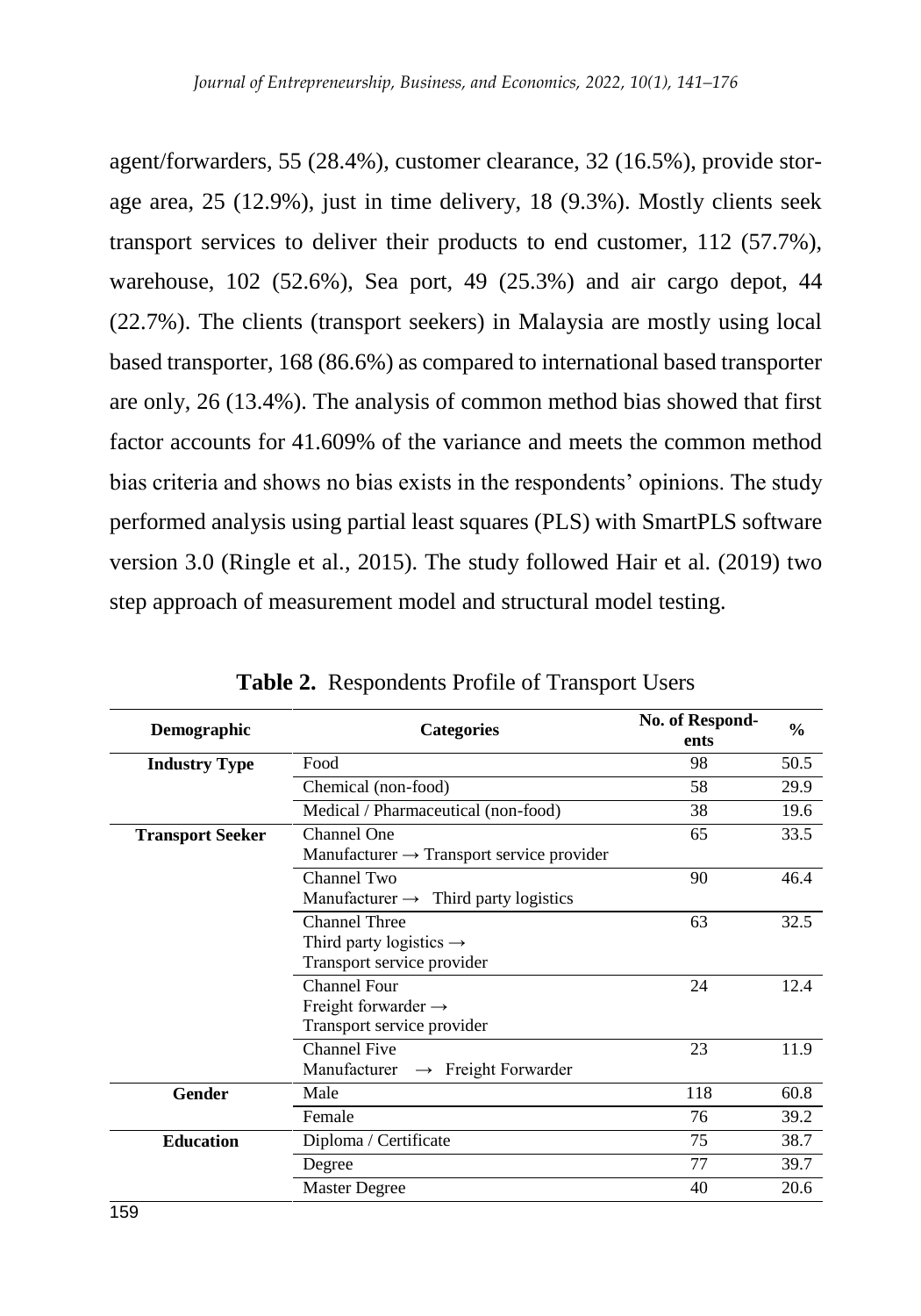| <b>Categories</b><br>Demographic              |                                              | No. of Respond-<br>ents | $\frac{0}{0}$ |  |
|-----------------------------------------------|----------------------------------------------|-------------------------|---------------|--|
|                                               | Doctorate Degree                             | $\mathfrak{D}$          | 1.0           |  |
| <b>Position</b>                               | <b>Top Management</b>                        | 40                      | 20.5          |  |
|                                               | Middle Management                            | 56                      | 28.9          |  |
|                                               | Lower Management                             | 98                      | 50.5          |  |
| <b>Working Experience</b>                     | 1 to 3 years                                 | 41                      | 21.1          |  |
|                                               | Between $3 - 5$ years                        | 74                      | 38.1          |  |
|                                               | Above 5 years                                | 79                      | 40.7          |  |
| <b>Intention to Out-</b>                      | Micro level firm                             | 9                       | 4.6           |  |
| source                                        | Small level firm                             | 26                      | 13.4          |  |
|                                               | Medium level firm                            | 69                      | 35.6          |  |
|                                               | Large level firm                             | 58                      | 29.9          |  |
|                                               | <b>MNCs Firm</b>                             | 32                      | 15.5          |  |
|                                               | Fully Owned by Foreign Companies             | 28                      | 14.4          |  |
| <b>Firm Ownership Sta-</b>                    | Local and Foreign Joint Venture              | 33                      | 17            |  |
| tus                                           | Fully Malaysian Owned Company                | 124                     | 63.9          |  |
|                                               | <b>Contract Manufacturer</b>                 | 9                       | 4.6           |  |
|                                               | Less than 6 years                            | 28                      | 14.4          |  |
| Operating                                     | $6-10$ years                                 | 35                      | 18            |  |
|                                               | $11-15$ years                                | 46                      | 23.7          |  |
|                                               | More than 15 years                           | 85                      | 43.8          |  |
|                                               | Deliver the goods to the respective location | 93                      | 47.9          |  |
|                                               | Distribution of goods to end customer        | 100                     | 51.5          |  |
|                                               | Packaging and Repackaging                    | 68                      | 35.1          |  |
| Types of service of-<br>fered by transporters | <b>Customs Clearance</b>                     | 32                      | 16.5          |  |
|                                               | Just in time (deliver to production line)    | 18                      | 9.3           |  |
|                                               | Provide storage area                         | 25                      | 12.9          |  |
|                                               | Dealing with shipping agent/forwarders       | 55                      | 28.4          |  |

# **Results**

# *Measurement Model Analysis*

Assessment measurement model determines the reliability and validity of the model, the study assessed the loading of items, composite reliability (CR) and average variance extracted (AVE) based Hair et al., (2019) thumb rule.

**Table 3.** Construct Validity And Reliability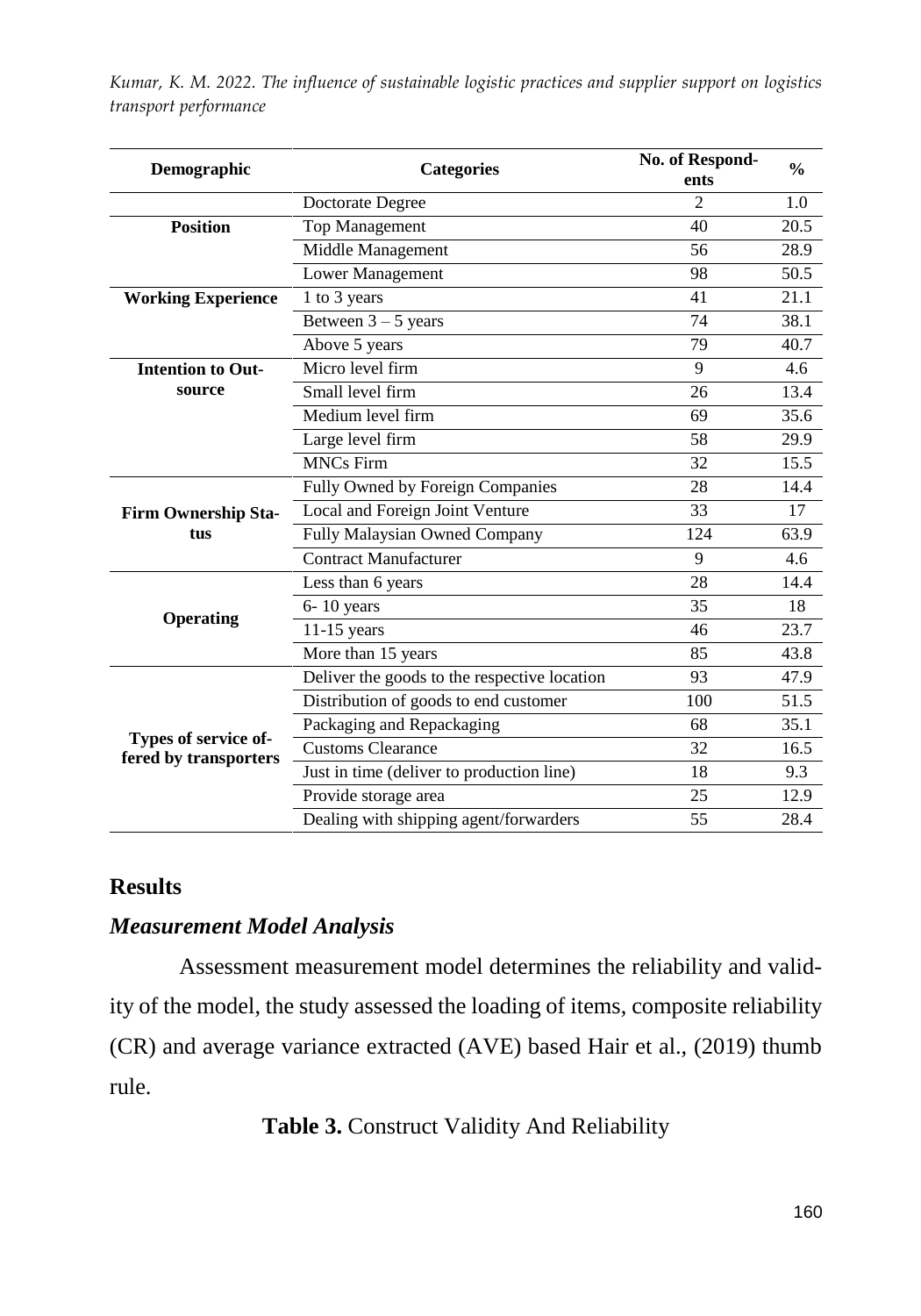| <b>Construct</b>      | <b>Items</b>                                                                                                                                                    | Load A<br>ing | VЕ        | Cronb<br>ach's<br>Alpha | C<br>R    |
|-----------------------|-----------------------------------------------------------------------------------------------------------------------------------------------------------------|---------------|-----------|-------------------------|-----------|
|                       | meets the speed control regulations set by the local authorities (e.g. $_{0.820}$ )<br>spad, puspakom)                                                          |               |           |                         |           |
|                       | skilled drivers with eco driving techniques                                                                                                                     | 0.834         |           |                         |           |
|                       | Logistics Service Ex- protect goods from poor weather conditions                                                                                                | 0.825         | 0.6       |                         | 0.9       |
| ecution (LSE)         | periodically inspects working conditions of vehicles                                                                                                            | 0.832         | 65        | 0.899                   | 22        |
|                       | proper vehicle selection for delivery as per product requirement (e.g.<br>frozen food will use cold chain trucks)                                               | 0.820         |           |                         |           |
|                       | proper environmental practices adopted                                                                                                                          | 0.767         |           |                         |           |
|                       | provide reasonable service charges compared to competitors<br>0.800                                                                                             |               |           |                         |           |
|                       | Pricing Practice (PP) no exorbitant charges to support ad hoc request<br>0.786                                                                                  |               | 0.6       |                         | 0.9       |
| Reflective            | quotes price based on product value                                                                                                                             | 0.840         | 61        | 0.872                   | 07        |
|                       | no price increase on special delivery arrangements                                                                                                              | 0.827         |           |                         |           |
|                       | keeps documentation record for each delivery                                                                                                                    | 0.775         |           |                         |           |
|                       | optimizes space storage in vehicle while loading                                                                                                                | 0.808         |           |                         |           |
| Service Offerings     | offers stage delivery upon request (e.g. transshipment)                                                                                                         | 0.815         |           |                         | 0.9<br>27 |
| (SO)                  | offers charter basis delivery upon request                                                                                                                      | 0.805         | 0.6       | 0.908                   |           |
| Reflective            | safety of goods is the priority                                                                                                                                 | 0.800         |           |                         |           |
|                       | executes safety measures to secure the products (cargo)                                                                                                         | 0.817         |           |                         |           |
|                       | engages competent drivers                                                                                                                                       | 0.803         |           |                         |           |
|                       | never demands gifts / money for urgent shipments                                                                                                                | 0.869         |           |                         |           |
| <b>Labor Practice</b> | no manipulation in billing charges (e.g. impose extra charges for ser-<br>vices not offered)                                                                    |               |           | 0.827                   | 0.8<br>97 |
|                       | engages disciplined workers                                                                                                                                     |               |           |                         |           |
|                       | cares for our company well being                                                                                                                                |               |           |                         |           |
|                       | goes all around to support us during critical situations                                                                                                        | 0.762         |           |                         |           |
|                       | can accommodate to changes if our company request                                                                                                               | 0.750         |           | 0.918                   |           |
|                       | is trustworthy                                                                                                                                                  | 0.72          |           |                         |           |
|                       |                                                                                                                                                                 | 0             |           |                         |           |
| Supplier Support      | provides schedule for pick up and delivery in advance                                                                                                           | 0.74<br>4     | 0.5<br>84 |                         | 0.8<br>98 |
|                       | maintains electronic communications                                                                                                                             | 0.80<br>2     |           |                         |           |
|                       | has regular communication with us                                                                                                                               | 0.78<br>3     |           |                         |           |
|                       | 0.77<br>practices transparency in their business activities<br>6                                                                                                |               |           |                         |           |
|                       | is punctual in delivering our goods to end customer                                                                                                             | 0.75<br>7     |           |                         |           |
| Logistics Transport   | 0.77<br>delivers the exact quantity of goods as stated in the invoice<br>0<br>0.82<br>has sufficient manpower<br>7<br>0.86<br>has less customer complaints<br>1 |               | 0.6<br>65 | 0.937                   | 0.9<br>47 |
| Performance           |                                                                                                                                                                 |               |           |                         |           |
|                       |                                                                                                                                                                 |               |           |                         |           |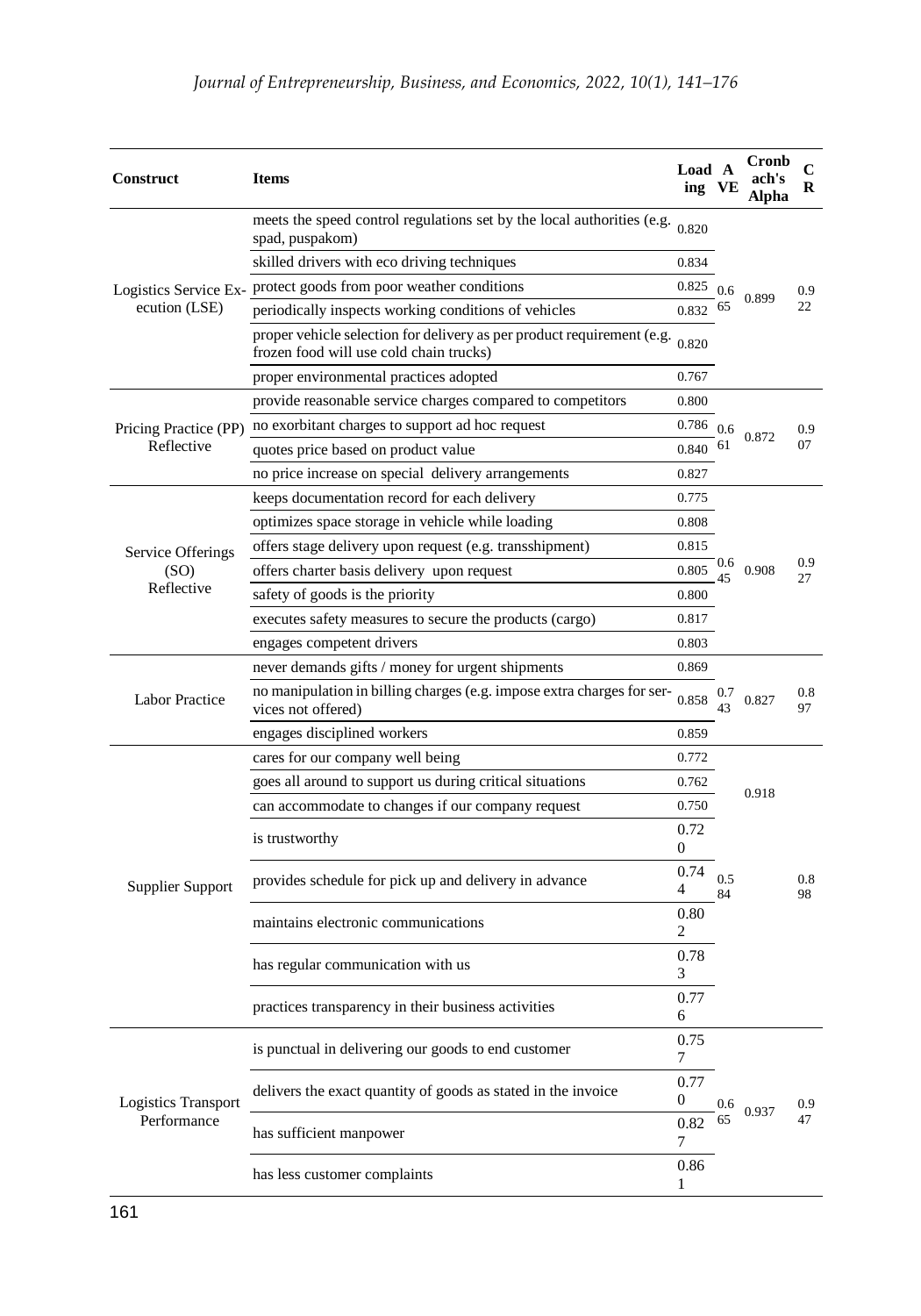| <b>Construct</b> | <b>Items</b>                                                | Load A<br>ing VE | Cronb<br>ach's<br>Alpha | C<br>R |
|------------------|-------------------------------------------------------------|------------------|-------------------------|--------|
|                  | practices timely response to any of our requests            | 0.87             |                         |        |
|                  | compensates for damages on timely manner                    | 0.80<br>6        |                         |        |
|                  | provides services that are expected based on contract terms | 0.81<br>9        |                         |        |
|                  | offers satisfactory logistics services                      | 0.80<br>9        |                         |        |
|                  | excute services within custom procedures                    |                  |                         |        |

Table 4, shows all the values are below 0.9 (Henseler et al.2015). HTMT estimates the correlations for factors and is useful to clearly explain the discriminate between the two constructs. The HTMT value should be smaller than one (Henseler et al.2016). The highest ratio for HTMT is 0.808, therefore discriminant validity is fulfilled.

**Table 4.** Construct Validity and Reliability

|                                       | LAP   | LSE   | LTP   | SS    | PP    | SO. |
|---------------------------------------|-------|-------|-------|-------|-------|-----|
| <b>Labor Practice</b>                 |       |       |       |       |       |     |
| Logistics Service Execution           | 0.723 |       |       |       |       |     |
| Logistics Transport Performance 0.567 |       | 0.534 |       |       |       |     |
| <b>Supplier Support</b>               | 0.643 | 0.531 | 0.623 |       |       |     |
| Pricing Practice                      | 0.687 | 0.773 | 0.566 | 0.583 |       |     |
| Service Offerings                     | 0.772 | 0.808 | 0.478 | 0.565 | 0.795 |     |

### **Structural Anlaysis**

The research model has four independent variables; logistics service execution (LSE), pricing practice (PP), service offerings (SO) and labor practice (LP). Table 5.16 displays the directs effects results for PLS-SEM testing for logistics service execution (LSE), pricing practice (PP), service offerings (SO) and labor practice on logistics transport performance (LTP). The R2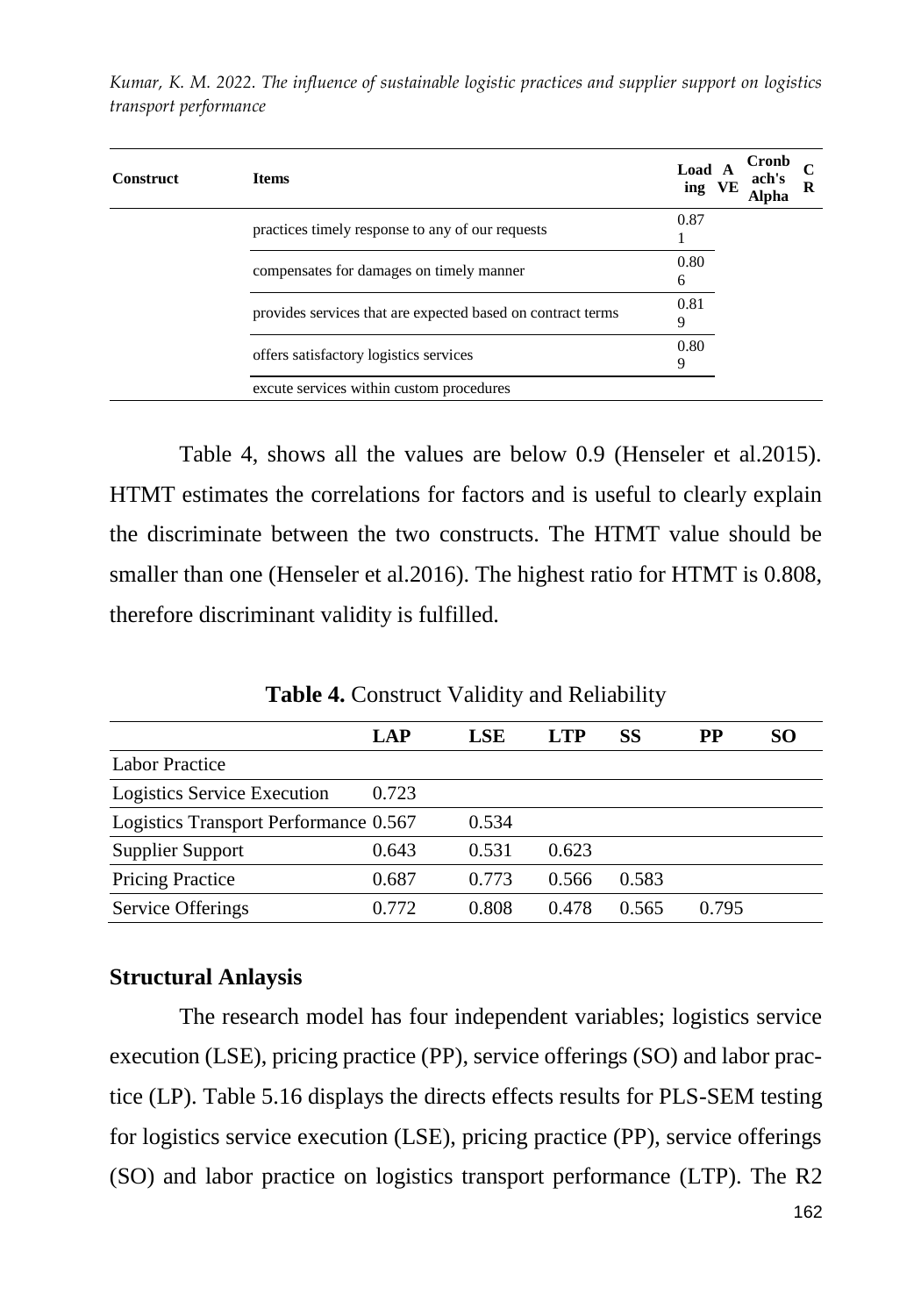value for logistics transport performance (dependent variable) is 0.345, which explains 34.5% of the variance in logistics transport performance can be explained by LSE, PP, SO and LP (exogenous variables in the study). The path coefficients results shows that standardized beta value from logistics service execution on logistics transport performance ( $\beta$ =0.183, p<0.05); pricing practice on logistics transport performance ( $\beta$ =0.288, p<0.01); labor practice on logistics transport performance ( $\beta$ =0.264, p<0.05) is significant. The summary results of direct effect between independent variable and dependent variable is shown in Table 5.

**Table 5.** The Result of Direct Effect between Independent Variables and

| <b>Hypothesis</b> | <b>Relationships</b>     | <b>Std. Beta</b> | SЕ    | t-value    | <b>Decision</b> |
|-------------------|--------------------------|------------------|-------|------------|-----------------|
| H <sub>1</sub> a  | $LSE \rightarrow LTP$    | 0.183            | 0.087 | $2.094*$   | Supported       |
| H1b               | $\rightarrow$ LTP<br>PP. | 0.288            | 0.076 | $3.760**$  | Supported       |
| H <sub>1</sub> c  | $SO \rightarrow LTP$     | $-0.065$         | 0.091 | $-0.717$   | Not Supported   |
| H1d               | $LP \rightarrow LTP$     | 0.264            | 0.083 | $3.172**$  | Supported       |
| H <sub>2</sub>    | $SS \rightarrow LTP$     | 0.359            | 0.069 | $5.227$ ** | Supported       |

Dependent Variable

\* Significance at p<0.05, \*\*p<0.01; LSE=logistics service execution; PP=pricing practice; SO=service offerings,  $LP =$ labor practice, bootstrapping (n=1000). Beta = regression weight, t values are computed through bootstrapping procedure with 194 cases

According to Preacher and Hayes (2011) mediation effects are considered happen when the indirect relationship between independent and dependent variable come out significant. As shown in Table 6 , the mediating variable of supplier support mediates the relationship of pricing practice on logistics transport performance indicating hypotheses H3c is supported  $(\beta=0.082, p<0.01)$ . In addition, supplier support also mediates the relationship between labor practice and logistics transport performance, supporting H3d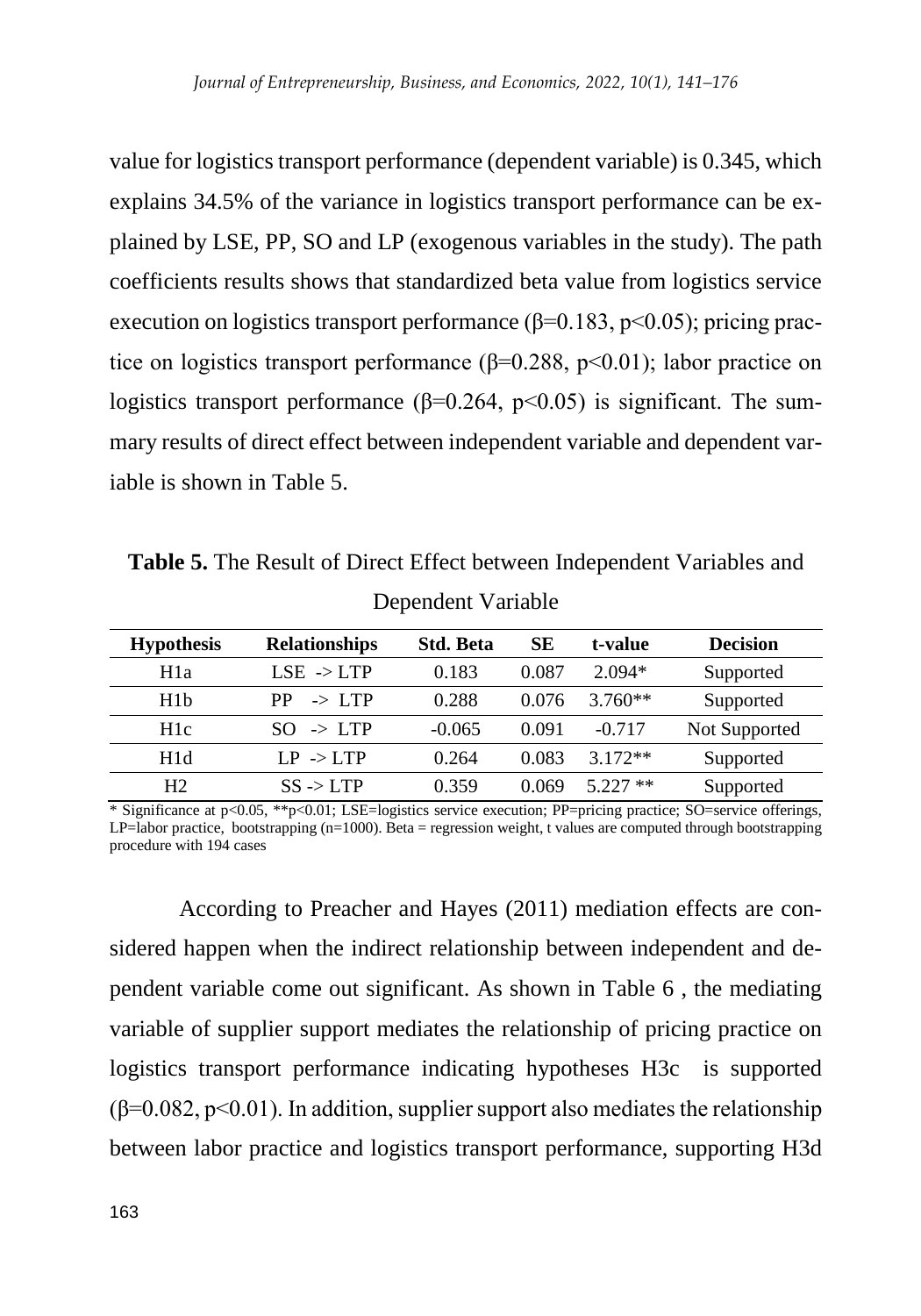$(β=0.117, p<0.01)$ . Whereas H3a and H3b is not supported, indicating supplier support have no mediation effects for service offerings (SO) and logistics service execution (LSE) on logistics transport performance (LTP).

**Table 6.** Indirect Effect between Independent Variables and Mediating Variable

| <b>Hypothesis</b> | <b>Relationships</b> | <b>Std. Beta</b> | SЕ    | t-value   | <b>Decision</b> |
|-------------------|----------------------|------------------|-------|-----------|-----------------|
| H3a               | $LSE - SS - LTP$     | 0.020            | 0.035 | 0.554     | Not Supported   |
| H <sub>3</sub> b  | $PP$ –SS-LTP         | 0.082            | 0.039 | $2.098**$ | Supported       |
| H3c               | $SO - SS - LTP$      | 0.033            | 0.033 | 0.993     | Not Supported   |
| H <sub>3</sub> d  | $LP - SS - LTP$      | 0.117            | 0.043 | $2.688**$ | Supported       |

**Discussion**

The research findings revealed that, from the transport user's perspective (clients), sustainable logistics practice used by transport service provider significantly helps to improve their logistics transport performance. According to Wu and Dunn (1995), among the logistics functions, transportation induces highest environmental hazard, hence sustainable logistics practice becomes a popular approach among service providers. Day et al. (2011) highlighted the importance of incorporating sustainable logistics practices for logistics service providers. Proper practice on sustainable logistics helps in reducing carbon footprint, reduces travel time, increases truck load utilization and improves proper planning on resource usage. At the same time, sustainable logistics practice creates an opportunity for transport service providers to reduce logistics crisis such as cargo theft, damage of cargo/products and mishandling of chemical substances and valuable medical devices instruments. Clients often request their transporters to increase the security measures to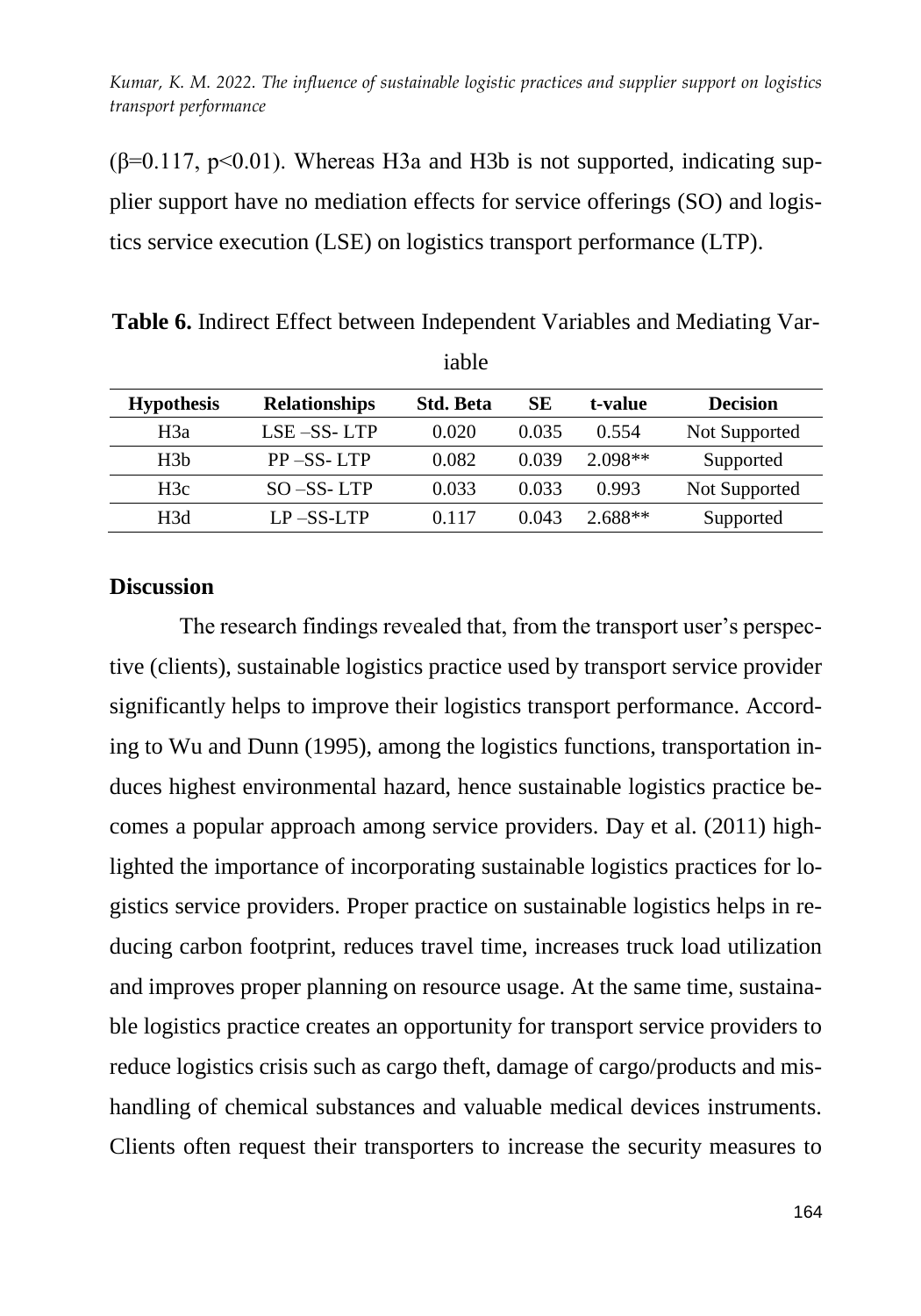avoid cargo theft that results in multimillion dollars loss to their manufacturing plants. Moreover, to date, an appropriate measurement for sustainable logistics practices has been less researched, therefore empirical research on sustainability logistics practices and how it influences transport performance of Malaysian transport service providers is timely. The relationship between sustainable logistics practices and logistics transport performance were examined. Sustainable logistics performance refers to practices designed with sustainability approach and observed by transport service provider during their service delivery to clients. To measure sustainable logistics practices, the study formulated logistics service execution to measure environmental aspects, pricing and service offerings to gauge the economic measure and labor as part of social aspect. The study investigated sustainable logistics practices of transportation in Malaysia based on food and non-food industry (food, chemical, medical, and pharmaceutical). Food industry in Malaysia is more dependable on the transport service providers for their product delivery, whereas the non-food industry seeks transport services on a moderate level.

Their research highlights the interest of transport seekers (clients) to hire a more sustainable transport service as a measure to improve their own environmental performance. Transport users prefer to use transport service provider who provides drivers trained with eco-capabilities, delivery services with proper environmental certifications, vehicles with proper maintenance and good protection of their goods. The transport users believe green measures practiced by transport service provider will contribute to their better performance, as well as the provider's performance by enhancing customer satisfaction through reduction in lead time, lesser loss and damage and timely delivery. Pricing practice and service offerings are the two dimensions used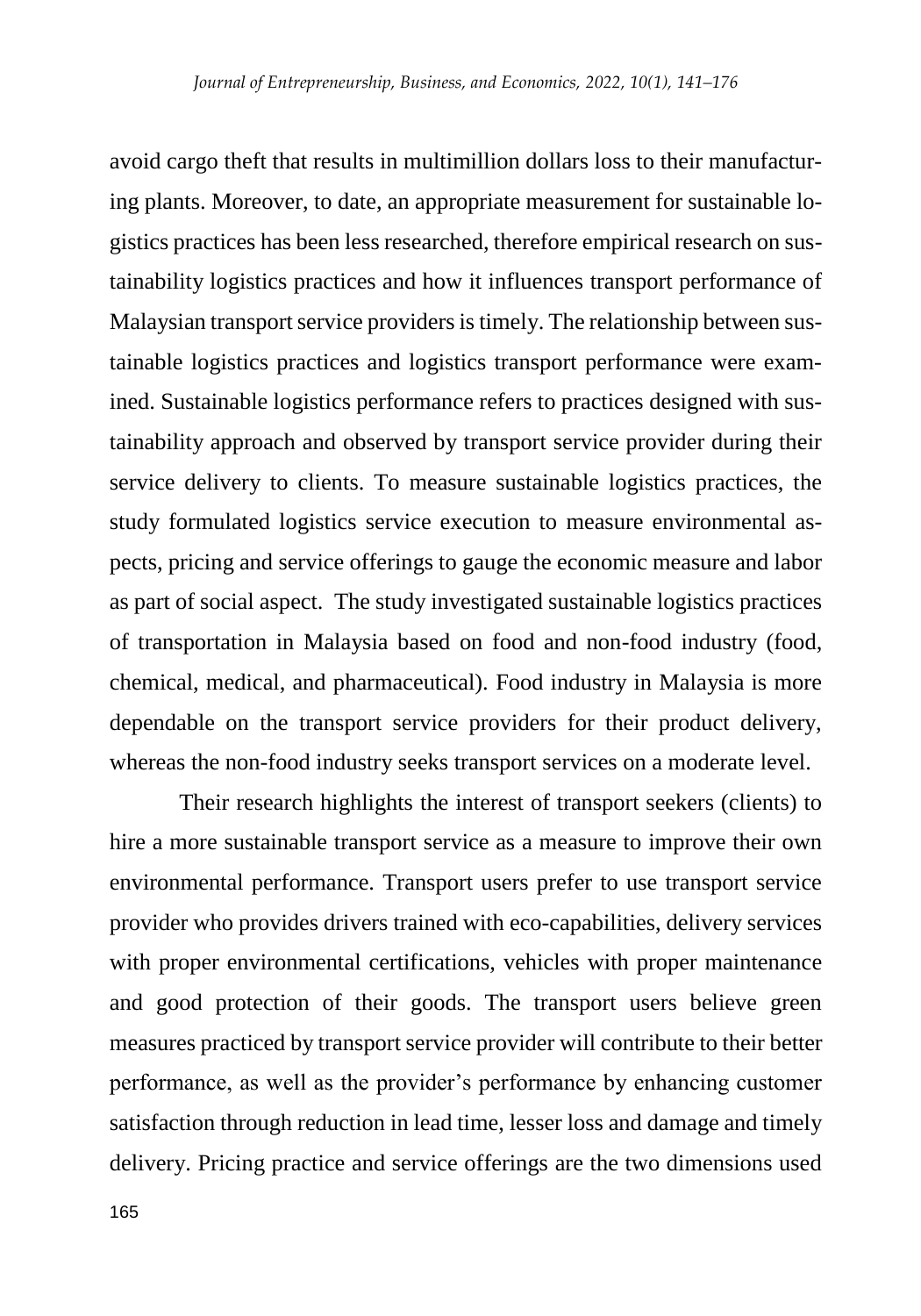under economic sustainability logistics practices to measure logistics transport performance. Transportation is one of the highest logistics costs users may need to spend to transit their goods from origin to desired destination. Freight cost and other related charges to move the goods are borne by clients. Good pricing is one of the factors transport users consider when any firms decide to outsource the transport services from transporters. Pricing are frequently related to revenue management in most industries, but it is also a useful tool for cost management. In logistics, especially for transportation, pricing is often linked with demands, empty equipment repositioning cost, quantifying certain value for payment or charges and inventory replenishment. In the scenario of outsourcing transportation services, Mesa-Arango and Ukkusuri (2014) stated that price is an important attribute client will consider when they decide to procure transport services. Service offering is a reflection on what type of services transport service provider offers to their clients and it is an important term emerged in logistics literature from 1990s. The study incorporated service offering as a variable to understand what type of sustainable logistics practices transport service provider crafted for their clients (Martikainen, Niemi, & Pekkanen, 2013). The relationship between service offerings and logistics transport performance is not significant based on the results from the PLS-SEM structural model. This result contradicts the hypothesis (H1C) postulated in chapter three. The insignificant relationship shown reflects those certain practices under service offering do not reflect sustainable logistics practices, thus do not contribute in logistics transport performance. Certain practices given by transporters are not economical and hence increase logistics cost to the clients.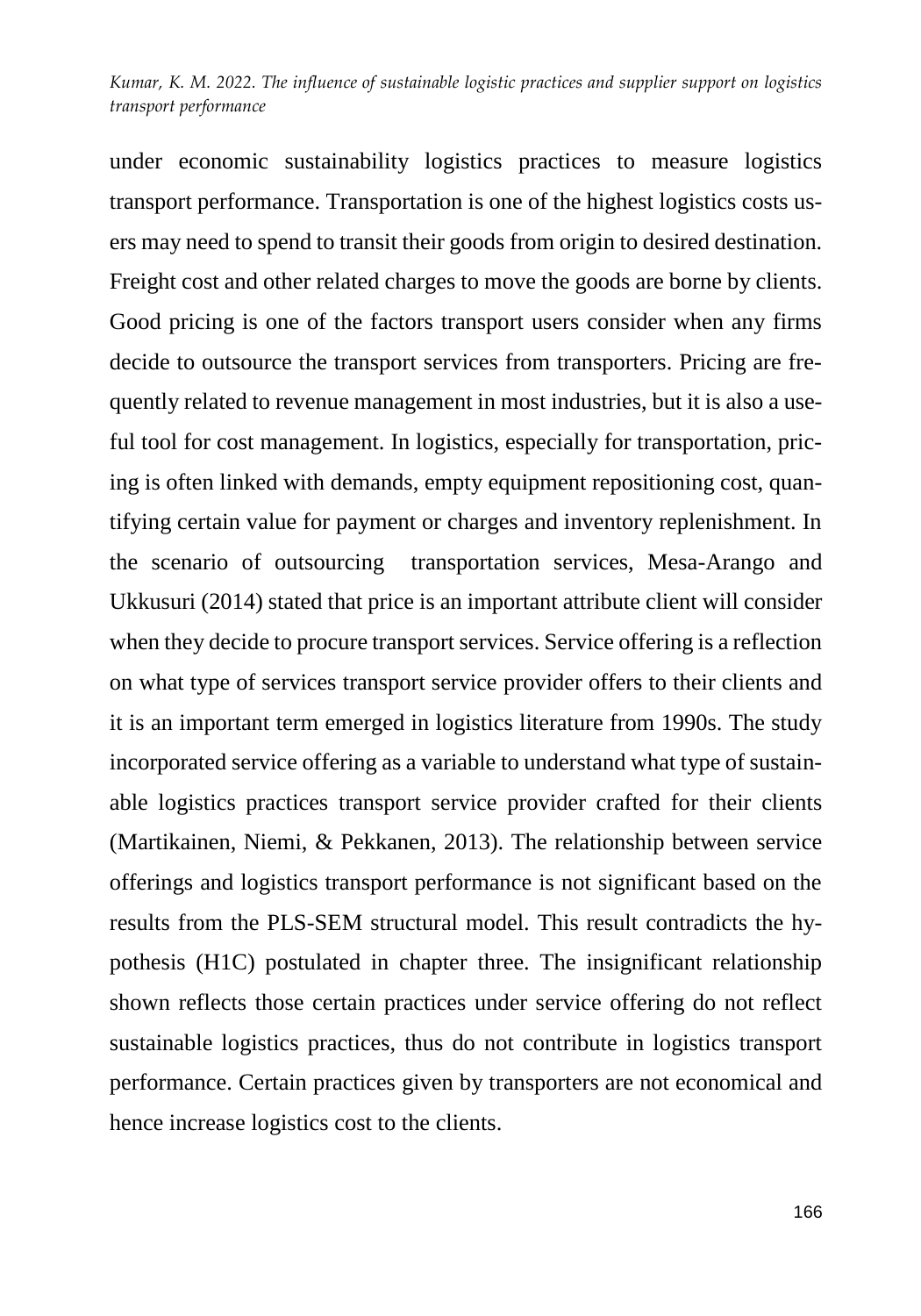The results indicate labor practice was found to have positive relationship with logistics transport performance. The paper by Brandenburg et al. (2014) clearly highlighted on lack of empirical evidence to support the social facets of sustainability. The present research is timely to address the above gap. The social aspect was studied through labor practice of transport service provider. Labor practice is an important variable to measure social aspect of transport service provider (Salamzadeh et al., 2019). Labor practice point outs mainly on discipline and ethics of drivers and other personnel working on the behalf of transport service providers to serve clients in the present research. Some of the measures include aspects on protection against child labor, ethical billing transaction, delivery of only authorized goods and complying with wage procedure for their employers (Carter and Jennings, 2004). Thus, this study proves and supports the social sustainability study by Vachon and Mao (2008). In this study, the relationship between supplier support and logistics transport performance was tested. The results show supplier support has positive relationship with logistics transport performance. The results are in line with previous study, where researchers studied on the importance of providing good supplier support to gain better logistics transport performance from the buyers' perspectives. Supplier support is measured based on clients' trust, communication ability, transporters' commitment and information sharing which reflect the effort taken by transporters to maintain their relationship strength with their clients to achieve better logistics transport performance Hollos et al. (2012) mentioned that sustainable supplier co-operation enhances the sustainability of the buying firm and improves the performance of both parties (buyer/supplier). In particular supplier support is a way to show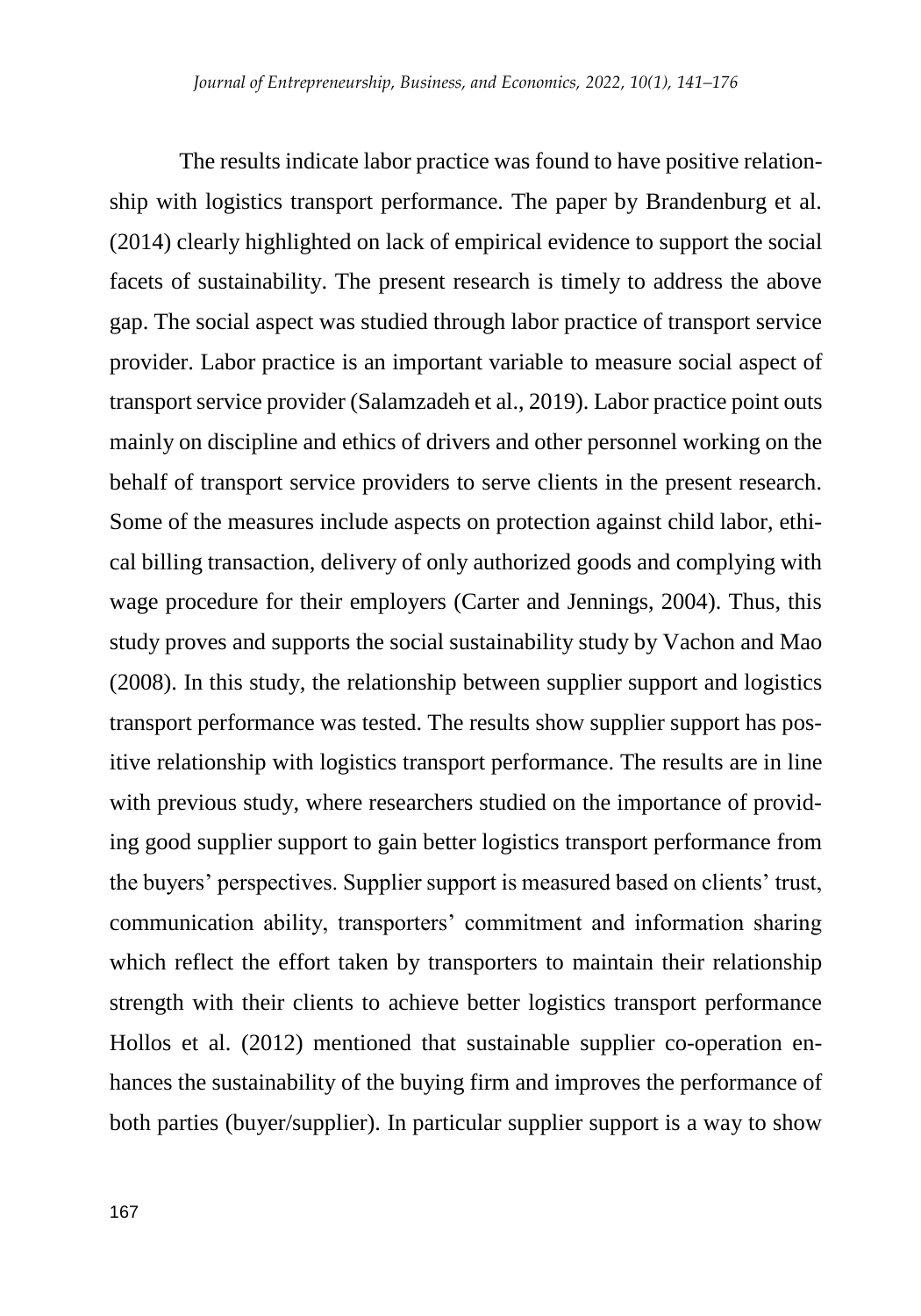interaction exists between buyer and supplier especially in logistics outsourcing services. Transporters' continuous support as a supplier helps to provide adequate logistics services and better understand the demand of clients.

The mediator role of supplier support on the relationship between logistics service execution and logistics transport performance was not found to be significant. This finding is similar to Björklund (2011), that showed knowledge exchange and level of collaboration with transport service suppliers and buyers with regards to environmental aspects are low. However, this contradicts Wong et al. (2012) where the results showed that engaging supplier with higher environmental management capabilities will help focal firm for a better performance environmentally and financially. Their findings revealed that a green operation practice has positive impact on performance when focal firm's supplier environmental capability is high. The study hypothesized that supplier support mediates the relationship between service offerings and logistics transport performance. However, the results show that supplier support was not shown to mediate the relationship between service offerings and logistics transport performance. Service offerings refer to attributes such as reliability, flexibility, follow-up and prompt response practices offered by transporter in their transport service offerings to clients (Banomyong & Supatn, 2011) and it includes practices on safety and security measures. With regards to the insignificant mediating effects of supplier support on the relationship between service offerings and logistics transport performance, the reason might be due to charter basis delivery from transporters. Charter basis delivery focuses on single item per delivery, which is not cost saving for clients and does not have any effect to improve clients' economic performance, therefore clients are less satisfied with delivery service given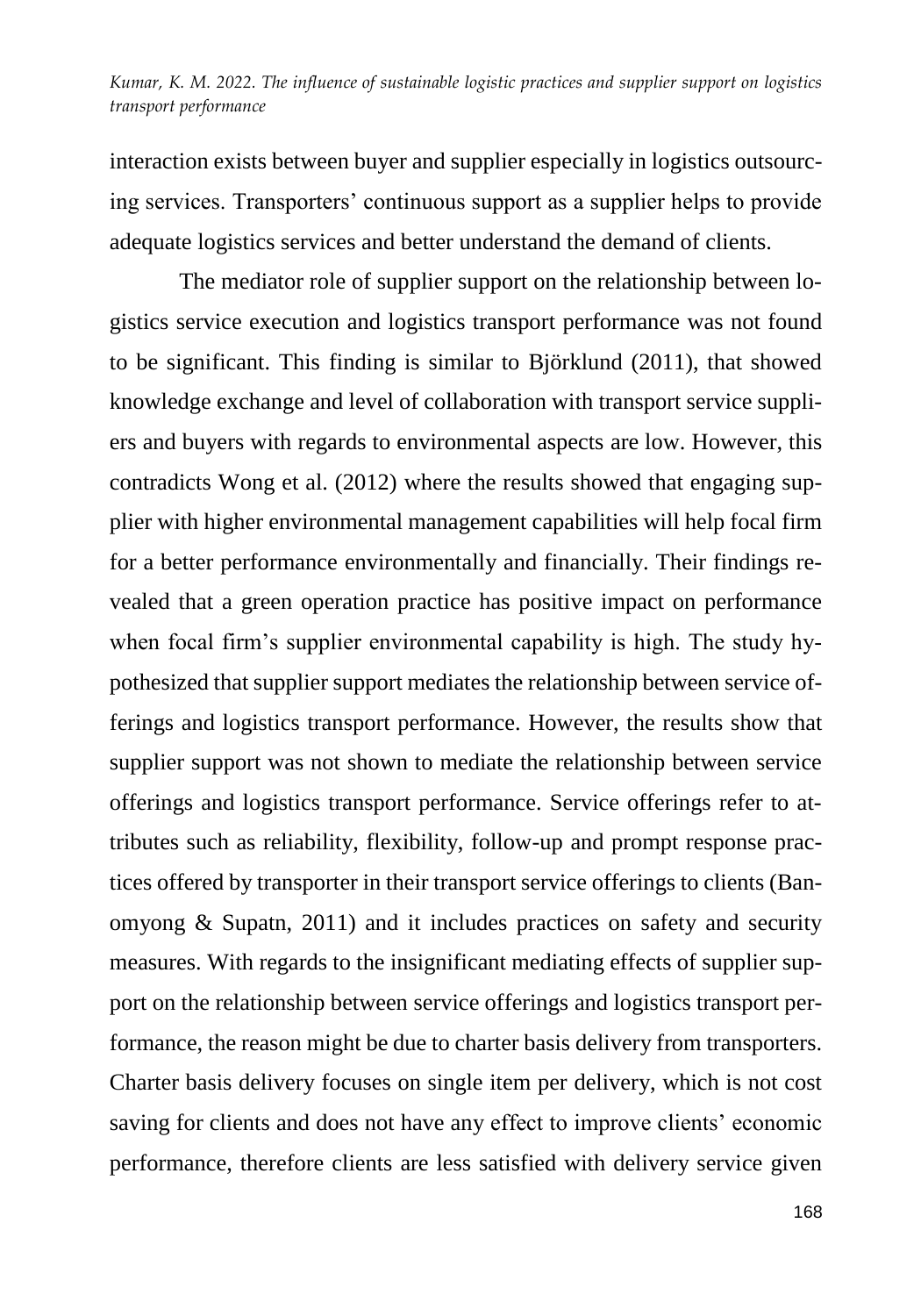by transporters. Clients do not favor this particular practice under service offerings, even though transporters are willing to contribute towards client's logistics goals and give full commitment to deliver services as per contract term.

# *Theoretical and practical implications*

The study contributes to the sustainable logistics literature particularly by analyzing all three dimensions of triple bottom line from transportation point of view. In addition, the study contributes to the literature on the purchase of transport and application of triple bottom line in logistics. The novelty of study underlies in investigating on sustainability logistics practiced by incorporating environmental, social, and economics of transporters under one research model and consequently their influences on transporters logistics performance in Malaysia. By incorporating the triple bottom line model, the study shows transport service providers (TSP) operating in Malaysia are aware and have updated knowledge on sustainability management. Transport service providers implementation of sustainability is more voluntary. Through this research, it confirms that sustainable logistics practices can bring value to TSPs and better improves their delivery performance and customer satisfaction. second theoretical contribution of this study deals with introducing sustainable logistics practices as independent variables to measure logistics transport performance. To the best knowledge of the present researcher, there were no past studies exploring the transport service provider performance using sustainable logistics practice (logistics service execution, pricing practice, service offerings and labor practice) as predictors covering all the three dimensions. Most previous studies measured sustainability in the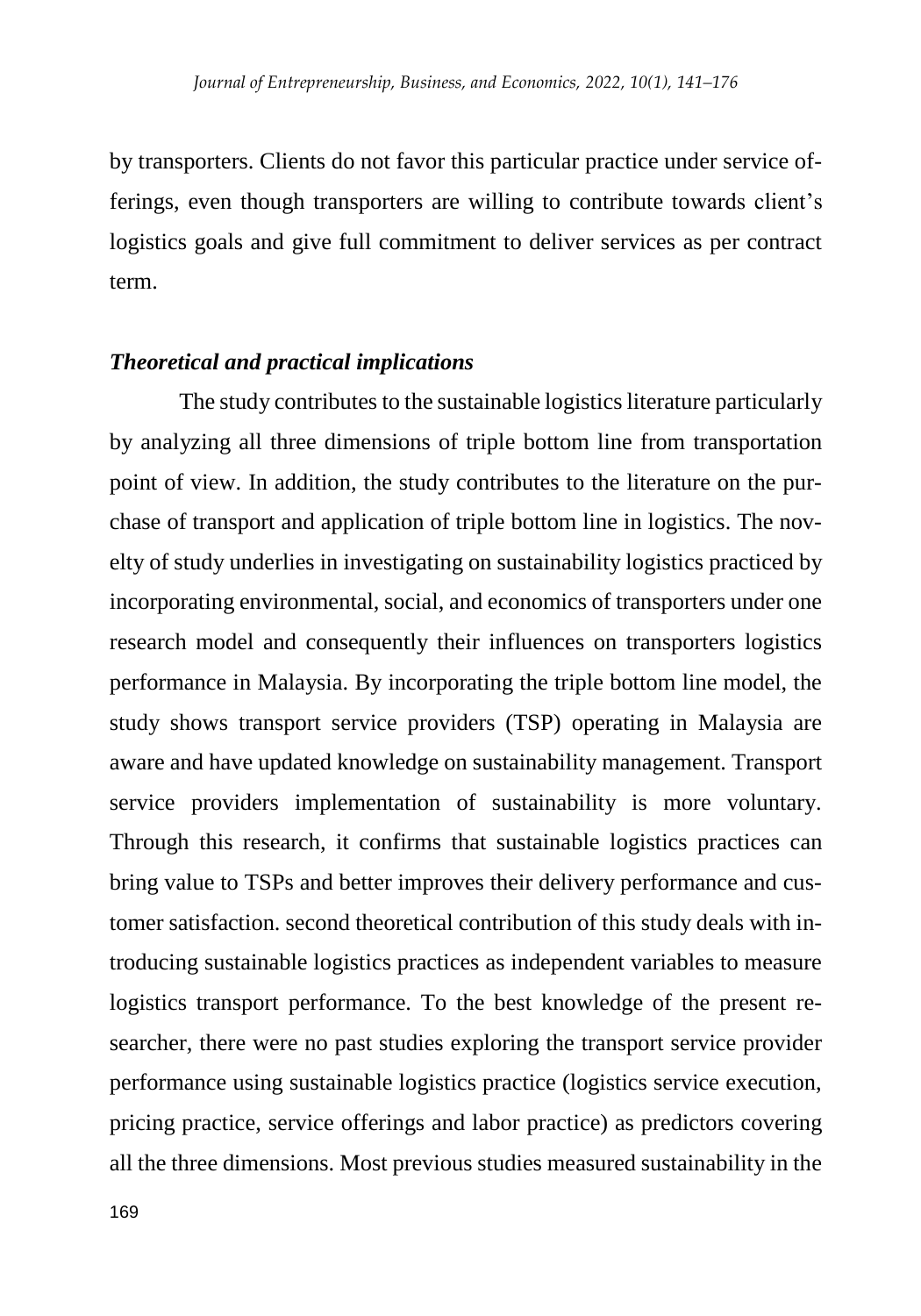context of performance logistics firm or organization rather than practices. The PLS-SEM structural analysis found a significant positive relationship between the predictor variables (logistics service execution, pricing practice, service offerings, and labor practice) and response variable (logistics transport performance). According to RBV theory, idiosyncratic resources are valuable, rare, inimitable, and non-substitutable and they influence firms' performance and sustainable competitive advantage (Karia & Wong, 2013; Maas et al., 2014).

Besides theoretical contribution, there are several other practical and managerial implications that can be drawn from the study to support practitioners (clients and service provider), policy makers, and chartered organization involved in the logistics field. The highlighted suggestion is also useful for the outsourcing logistics companies. The managerial contribution for the present study portrays how proper implementation sustainable practices can contribute to transport performance. Generally in Malaysia, logistics industry service provider can be divided as transport service provider and service provider (Zailani et al., 2015). Logistics service execution, pricing practice, and labor practices act as good predictors for performance in transportation sector.

In future, new players who aim to be successful service provider in the logistics outsourcing sector especially for transport service should incorporate sustainability practices throughout their logistics services to obtain and retain transport contract services from clients. For example, logistics manager should incorporate sustainability as a clause in the transport contract. Björklund and Forslund (2013) claimed that buyers of transport services are encouraging service provider to be included as one of the environmental criteria in the contracts.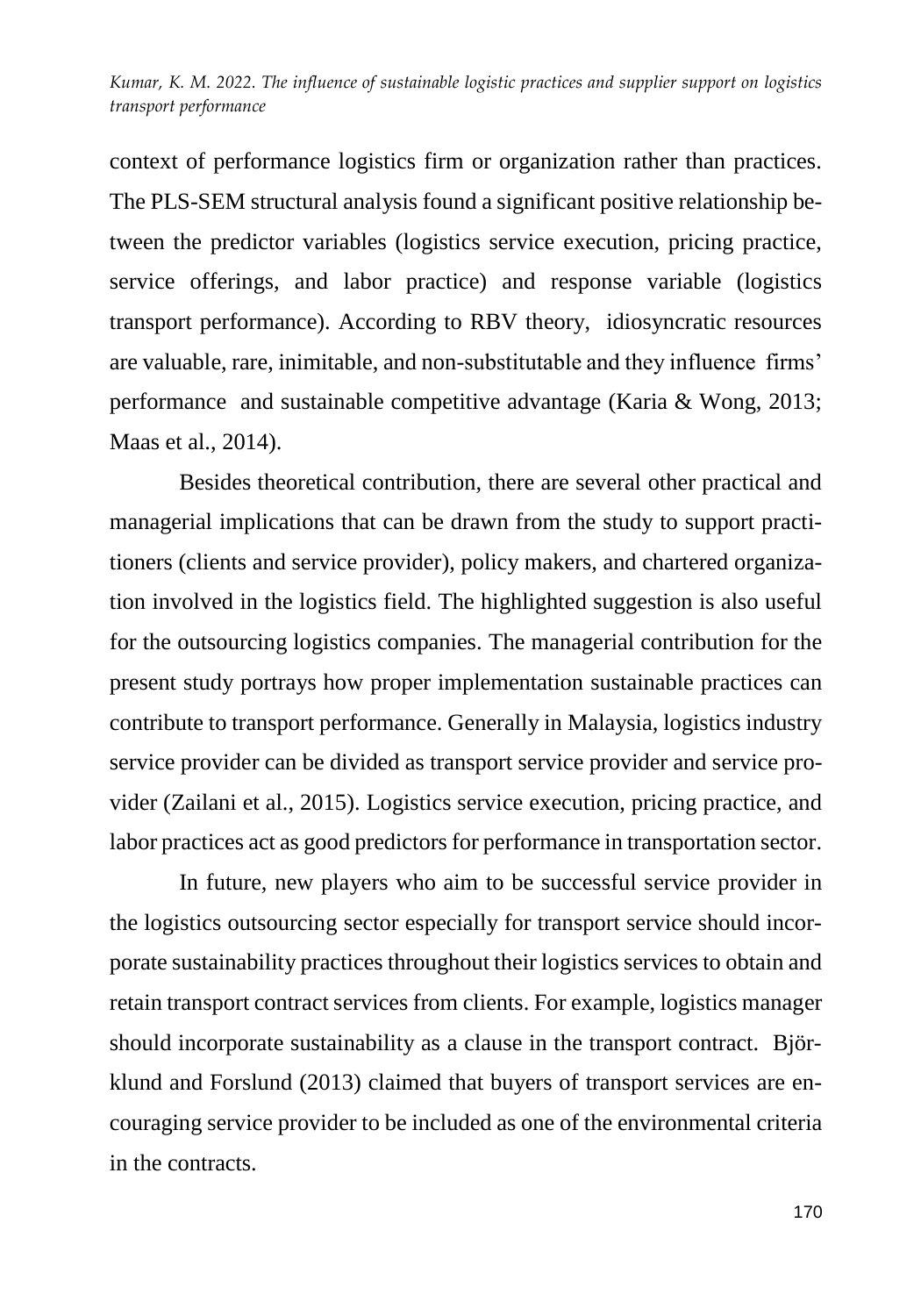### *Limitation and Direction for Future Research*

There limitations of the study include, first, the study designed the questionnaire based on literature available from previous sustainable supply chain management and was modified to cater for freight transport. To the best knowledge researcher, measurements were not available for sustainable transportation covering triple bottom line dimension. The study focused only on one logistics activity which is delivery services (transportation) and only covered four major states as most of the food, medical, pharmaceutical and chemical firms. The issue of location hindered the participation of similar firms from other states in Malaysia. The study seeks only clients' opinion (users), where the transporters' considerations on their sustainable practices were not included. The analysis method applied in the present study was VB-SEM using PLS and the latent variables in the study were all reflective measure only. Future research can investigate the effects of sustainable practices of transporters on clients' sustainable performance or operational performance. The insignificant results of service offerings on logistics transport performance can be further reinvestigated with modified measurement items. Moving on, the similar model can be tested in other areas of logistics functions such as warehouse and storage, packaging, labeling, inventory management, and reserve logistics. In addition, another way to strengthen the present findings is by performing dyadic study that measures both internal and external perspectives. Further research can also be carried out on some other new variables related to sustainable practices in transportation industry. The application of case study analysis for the model presented in this study is a contribution for qualitative research.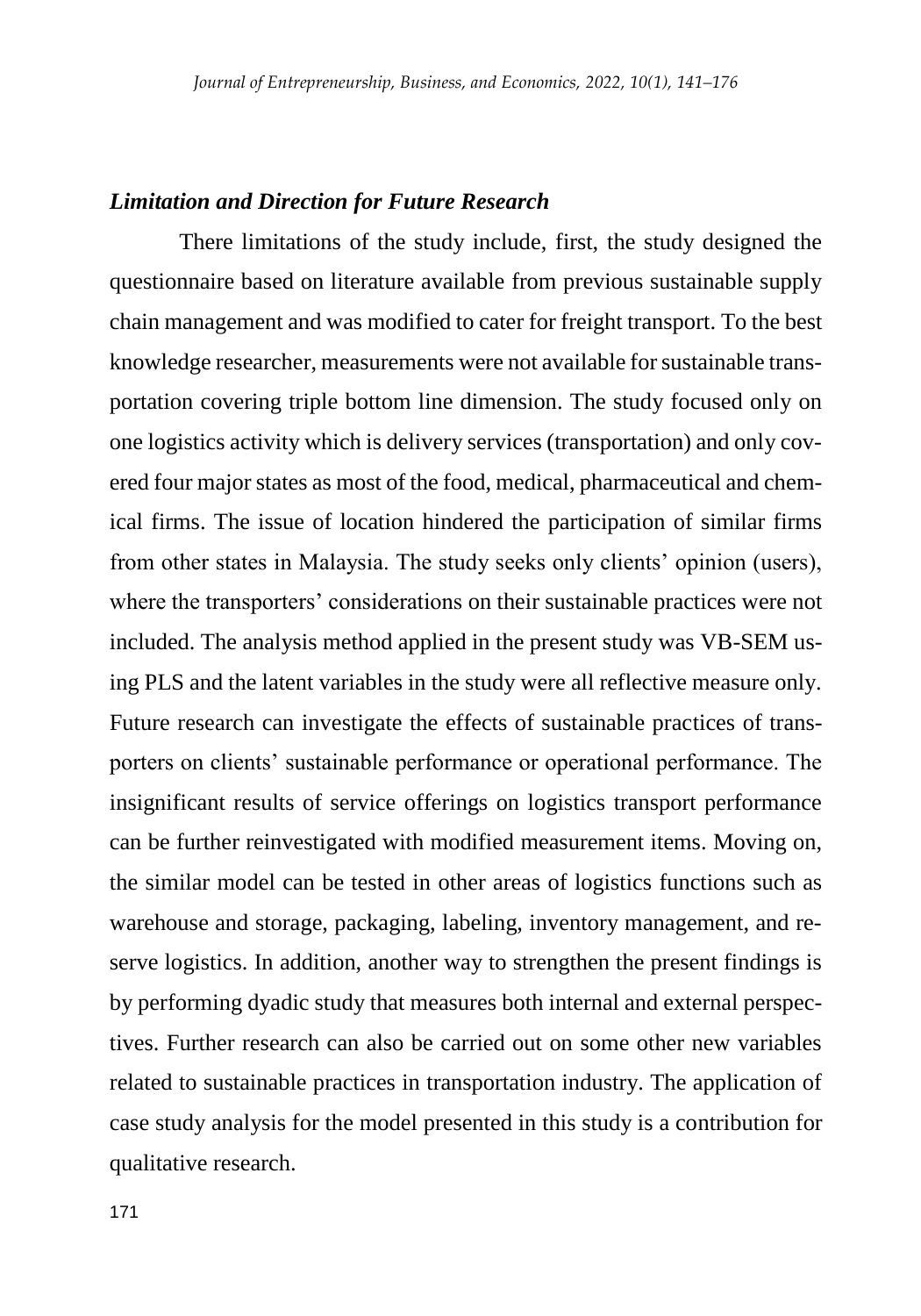# **Acknowledgement**

The author would like to thank Universiti Sains Malaysia (USM) for supporting this research through the university research grant 304/PPAMC/6316427.

### **References**

- 1. Ambrose, E., Marshall, D., & Lynch, D. (2010). Buyer supplier perspectives on supply chain relationships. International Journal of Operations & Production Management, 30(12), 1269– 1290.
- 2. Banomyong, R., & Supatn, N. (2011). Selecting logistics providers in Thailand: a shippers' perspective. European Journal of Marketing, 45(3), 419–437.
- 3. Baron, R. M., & Kenny, D. A. (1986). The moderator–mediator variable distinction in social psychological research: Conceptual, strategic, and statistical considerations. Journal of personality and social psychology, 51(6), 1173.
- 4. Bouzon, M., Staudt, F. H., Rodriguez, C. M. T., & Ferreira, J. C. E. (2012). A Framework Towards a Sustainable Development in Supply Chain. Rencontres Internationales de la Recherche en Logistique
- 5. Brandenburg, M., Govindan, K., Sarkis, J., & Seuring, S. (2014). Quantitative models for sustainable supply chain management: Developments and directions. European Journal of Operational Research, 233(2), 299–312.
- 6. Carter, C. R., & Jennings, M. M. (2004). THE role of purchasing in corporate social responsibility : Journal of business logistics, 25(1), 145–186.
- 7. Chang, C. H., Xu, J., & Song, D.-P. (2014). An analysis of safety and security risks in container shipping operations: A case study of Taiwan. Safety Science, 63, 168–178.
- 8. da Silveira, G. J., & Arkader, R. (2007). The direct and mediated relationships between supply chain coordination investments and delivery performance. International Journal of Operations & Production Management, 27(2), 140–158.
- 9. Dana, L. P., Salamzadeh, A., Mortazavi, S., & Hadizadeh, M. (2022 a). Investigating the Impact of International Markets and New Digital Technologies on Business Innovation in Emerging Markets. Sustainability, 14(2), 983.
- 10. Dana, L. P., Salamzadeh, A., Mortazavi, S., Hadizadeh, M., & Zolfaghari, M. (2022 b). Strategic Futures Studies and Entrepreneurial Resiliency: A Focus on Digital Technology Trends and Emerging Markets. *Tec Empresarial*, *16*(1), 87-100.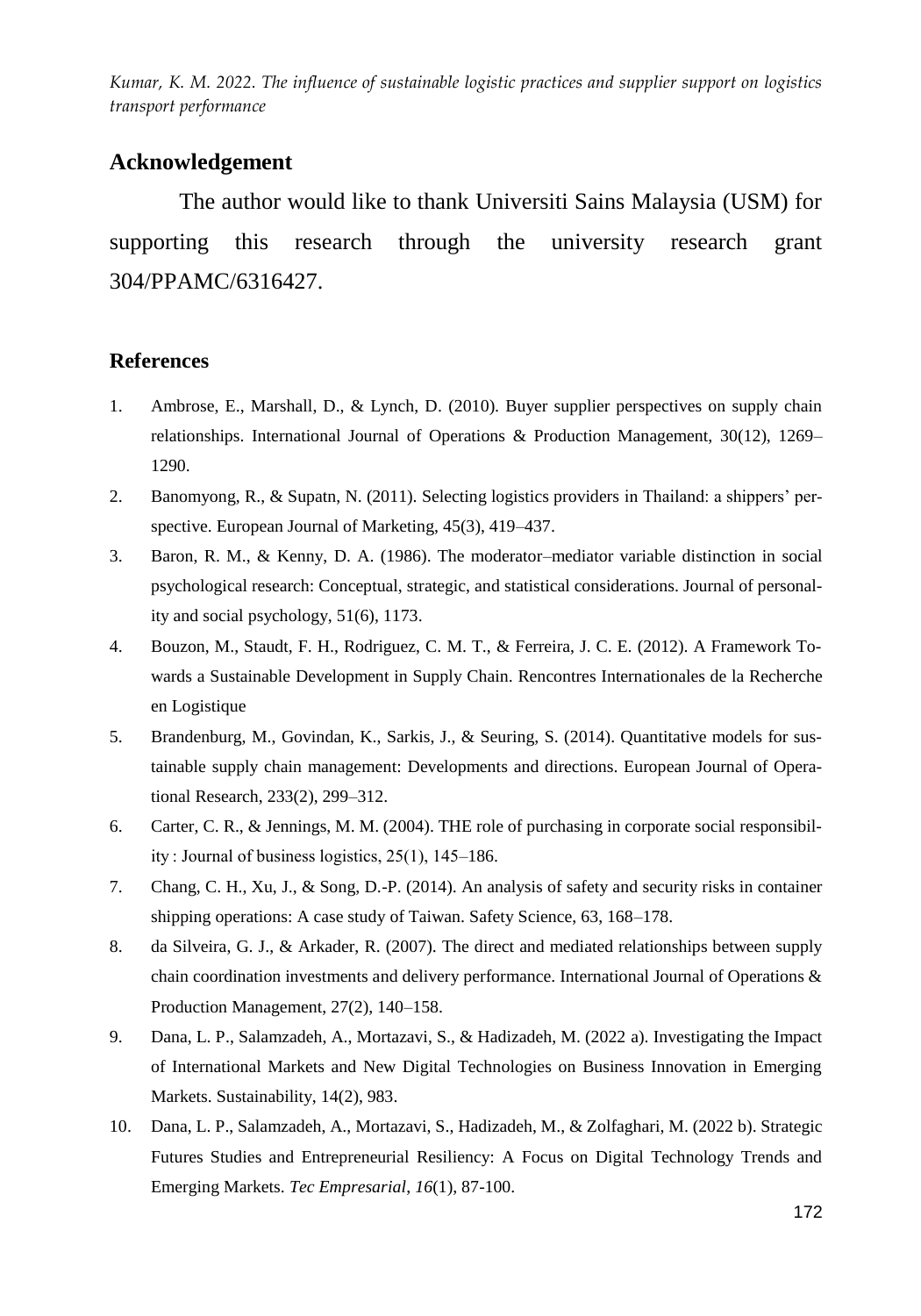- 11. Dana, L. P., Salamzadeh, A., Ramadani, V., & Palalić, R. (Eds.). (2022 c). *Understanding Contexts of Business in Western Asia: Land of Bazaars and High-Tech Booms*. World Scientific Publishing.
- 12. Demir, E., Huang, Y., Scholts, S., & Van Woensel, T. (2015). A selected review on the negative externalities of the freight transportation: Modeling and pricing. Transportation Research Part E: Logistics and Transportation Review, 77, 95–114.
- 13. Dey, A., LaGuardia, P., & Srinivasan, M. (2011). Building sustainability in logistics operations: a research agenda. Management Research Review, 34(11), 1237–1259.
- 14. Ebrahimi, P., Salamzadeh, A., Gholampour, A., & Fekete-Farkas, M. (2021). Social networks marketingand Hungarian online consumer purchase behavior: the microeconomics strategic view based on IPMA matrix. Academy of Strategic Management Journal, 20(4), 1-7.
- 15. Guerrero, M., Urbano, D., & Salamzadeh, A. (2014). Evolving entrepreneurial universities: Experiences and challenges in the Middle Eastern context. In Handbook on the Entrepreneurial University. Edward Elgar Publishing.
- 16. Guerrero, M., Urbano, D., & Salamzadeh, A. (2015). Entrepreneurial transformation in the Middle East: experiences from Tehran Universities. Technics Technologies Education Management, 10(4), 533-537.
- 17. Gupta, A., & Singh, R. K. (2020). Managing operations by a logistics company for sustainable service quality: Indian perspective. Management of Environmental Quality: An International Journal, 31(5), 1309–1327.
- 18. Hair, Black, Babin, & Anderson. (2010). Multivariate Data Analysis: Prentice-Hall, Upper Saddle River, NJ.
- 19. Hajmohammad, S., Shevchenko, A., & Vachon, S. (2021). Addressing supplier sustainability misconducts: response strategies to nonmarket stakeholder contentions. International Journal of Operations & Production Management.
- 20. Hameed, N. S. S., Salamzadeh, Y., Rahim, N. F. A., & Salamzadeh, A. (2021). The impact of business process reengineering on organizational performance during the coronavirus pandemic: moderating role of strategic thinking. foresight.
- 21. Helfat, C. E., & Peteraf, M. A. (2003). The dynamic resource-based view: Capability lifecycles. Strategic management journal, 24(10), 997–1010.
- 22. Henseler, J., Ringle, C. M., & Sarstedt, M. (2015). A new criterion for assessing discriminant validity in variance-based structural equation modeling. Journal of the Academy of Marketing Science, 43(1), 115-135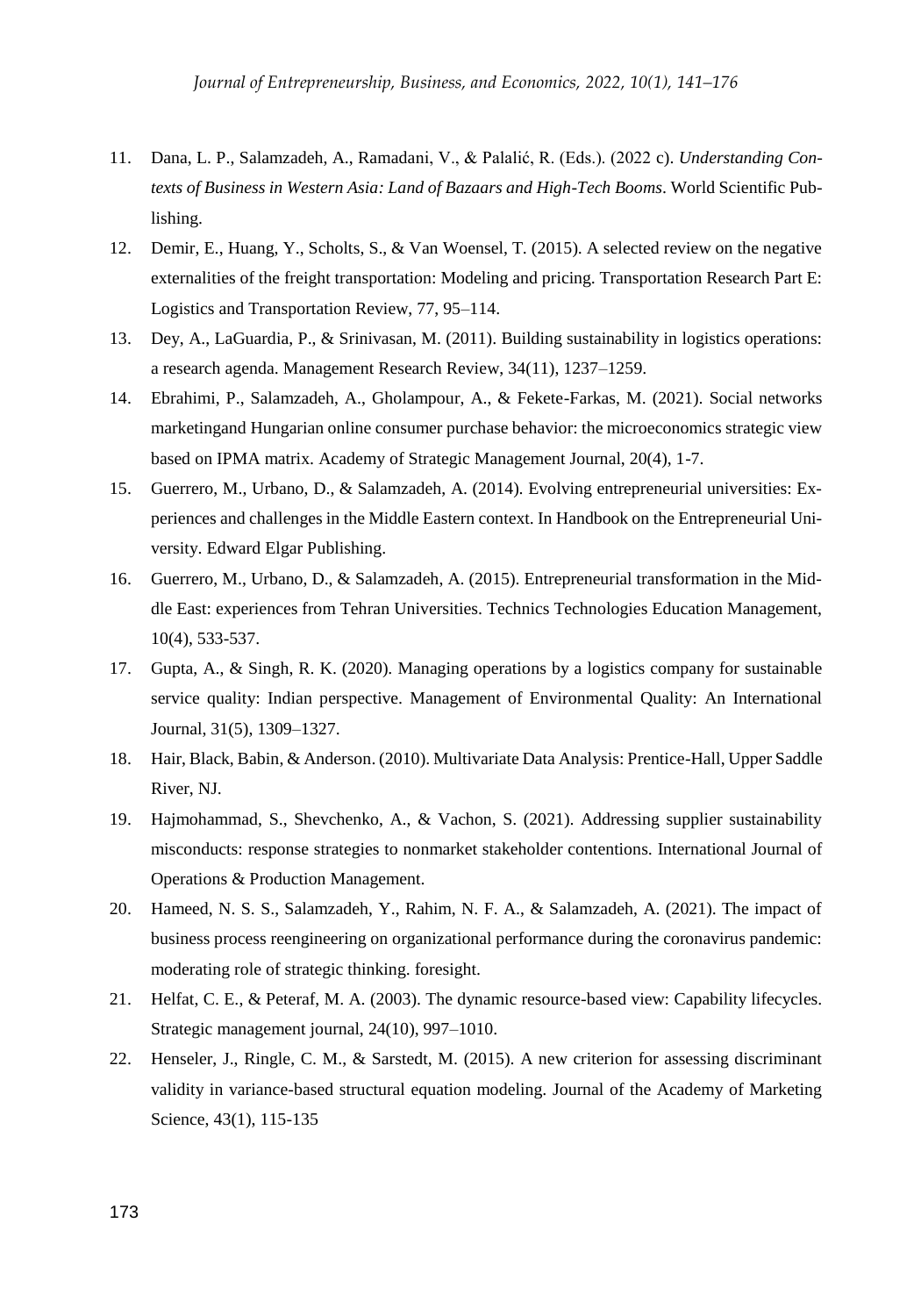- 23. Hollos, D., Blome, C., & Foerstl, K. (2012). Does sustainable supplier co-operation affect performance? Examining implications for the triple bottom line. International Journal of Production Research, 50(11), 2968–2986.
- 24. Hosseini, E., Ardekani, S. S., Sabokro, M., & Salamzadeh, A. (2022). The study of knowledge employee voice among the knowledge-based companies: the case of an emerging economy. Revista de Gestão.
- 25. Cho, J. J. K., Ozment, J., & Sink, H. (2008). Logistics capability, logistics outsourcing and firm performance in an e-commerce market. International journal of physical distribution & logistics management.
- 26. Karia, N., & Wong, C. Y. (2013). The impact of logistics resources on the performance of Malaysian logistics service providers. Production Planning & Control, 24(7), 589–606.
- 27. Klassen, R. D., & Vereecke, A. (2012). Social issues in supply chains: Capabilities link responsibility, risk (opportunity), and performance. International Journal of Production Economics, 140(1), 103–115.
- 28. Laosirihongthong, T., Adebanjo, D., & Choon Tan, K. (2013). Green supply chain management practices and performance. Industrial Management & Data Systems, 113(8), 1088–1109.
- 29. Lee, E., Han, S., Nam, H. U., & Rho, J. J. (2013). Building capabilities via suppliers ' effective management of relationships, Industrial Marketing Management, 42(5), 805–813.
- 30. Marshall, D., McCarthy, L., Heavey, C., & McGrath, P. (2015). Environmental and social supply chain management sustainability practices: construct development and measurement. Production Planning & Control,26(8),673-690.
- 31. Martikainen, A., Niemi, P., & Pekkanen, P. (2014). Developing a service offering for a logistical service provider—Case of local food supply chain. International Journal of Production Economics, 157, 318-326.
- 32. Melkonyan, A., Gruchmann, T., Lohmar, F., Kamath, V., & Spinler, S. (2020). Sustainability assessment of last-mile logistics and distribution strategies: The case of local food networks. International Journal of Production Economics, 228, 107746.
- 33. Mesa-Arango, R., & Ukkusuri, S. (2014). Attributes driving the selection of trucking services and the quantification of the shipper's willingness to pay. … Part E: Logistics and Transportation Review, 71, 142–158.
- 34. Moghadamzadeh, A., Ebrahimi, P., Radfard, S., Salamzadeh, A., & Khajeheian, D. (2020). Investigating the role of customer co-creation behavior on social media platforms in rendering innovative services. Sustainability, 12(17), 6926.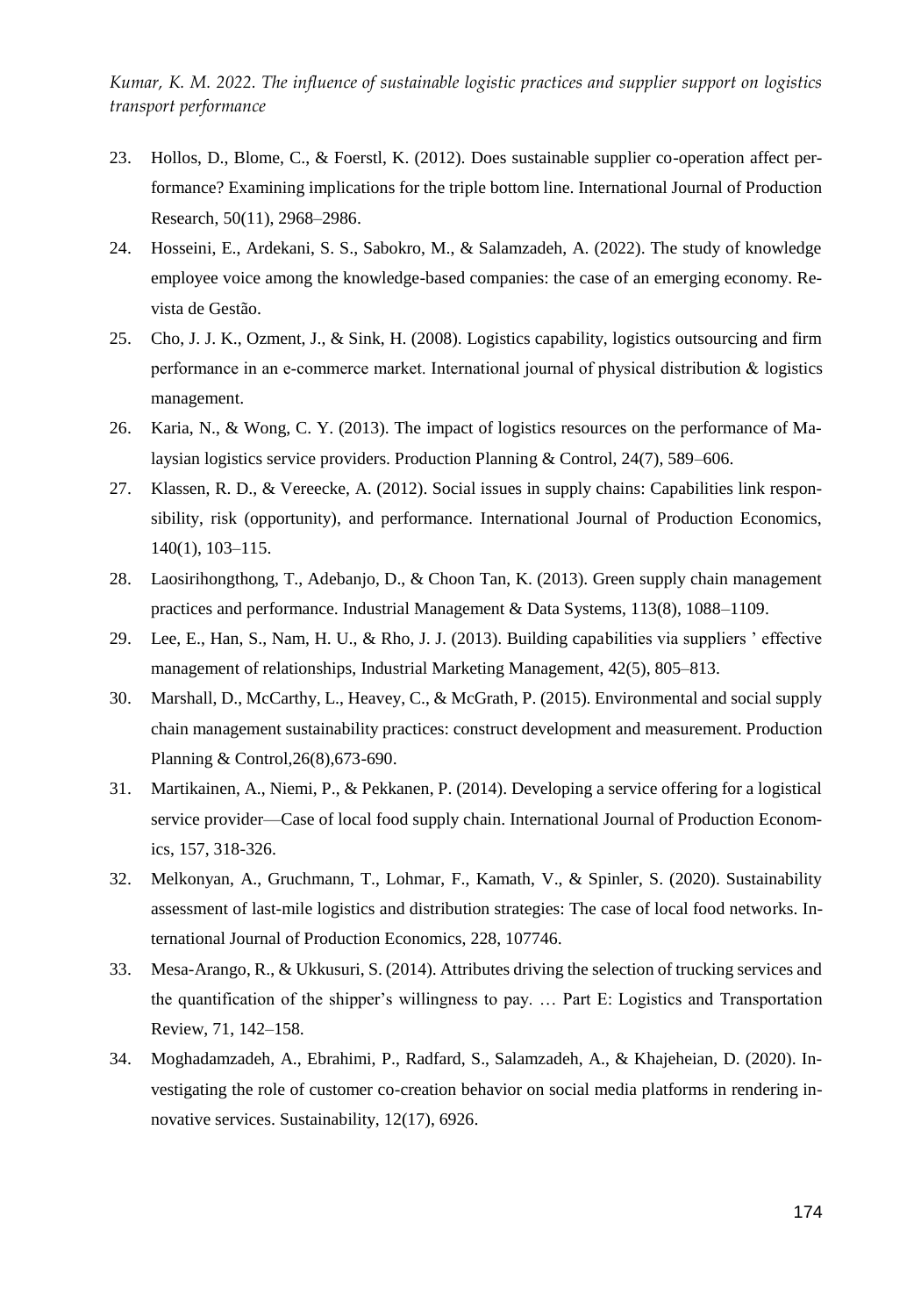- 35. Muhammad, M., Saahar, S., Hasan, H., Fiah, A. F. M., & Nor, A. M. (2014). Effective communication systems for Malaysian logistics industry. Procedia-Social and Behavioral Sciences, 130, 204-215.
- 36. Nejati, M., Salamzadeh, Y., & Salamzadeh, A. (2011). Ecological purchase behaviour: insights from a Middle Eastern country. International Journal of Environment and Sustainable Development, 10(4), 417-432.
- 37. Othman, Z., Zahari, M. S. M., & Radzi, S. M. (2013). Customer behavioral intention: influence of service delivery failures and service recovery in malay restaurants. Procedia -Social and Behavioral Sciences, 105, 115–121.
- 38. Paulraj, A., & Chen, I. J. (2007). Strategic buyer–supplier relationships, information technology and external logistics integration. Journal of Supply Chain Management, 43(2), 2-14.
- 39. Piecyk, M. I., & Björklund, M. (2015). Logistics service providers and corporate social responsibility: sustainability reporting in the logistics industry. International Journal of Physical Distribution & Logistics Management, 45(5), 459-485.
- 40. Pullman, M. E., Maloni, M. J., & Carter, C. R. (2009). Food for thought: social versus environmental sustainability practices and performance outcomes. Journal of Supply Chain Management, 45(4), 38-54.
- 41. Radović-Marković, M., & Salamzadeh, A. (2012). The nature of entrepreneurship: Entrepreneurs and entrepreneurial activities (pp. 87-97). Lap Lambert Academic Publishing.
- 42. Radović-Marković, M., Salamzadeh, A., & Vujičić, S. (2019). Selection of organization models and creation of competences of the employed people for the sake of competitiveness growth in global business environment. International Review, (1-2), 64-71.
- 43. Salamzadeh, A., Radovic Markovic, M., & Masjed, S. M. (2019). The effect of media convergence on exploitation of entrepreneurial opportunities. AD-minister, 34, 59-76.
- 44. Salamzadeh, A., Ebrahimi, P., Soleimani, M., & Fekete-Farkas, M. (2021 a). An AHP approach to identify the barriers of sustainable geotourism development in Iran: an economic view. Geoheritage, 13(3), 1-11.
- 45. Salamzadeh, Y., Farzad, F. S., Salamzadeh, A., & Palalić, R. (2021 b). Digital leadership and organizational capabilities in manufacturing industry: A study in Malaysian context. Periodicals of Engineering and Natural Sciences, 10(1), 195-211.
- 46. Salamzadeh, Y., Sangosanya, T. A., Salamzadeh, A., & Braga, V. (2022). Entrepreneurial universities and social capital: The moderating role of entrepreneurial intention in the Malaysian context. The International Journal of Management Education, 20(1), 100609.
- 47. Seuring, S., & Müller, M. (2008). From a literature review to a conceptual framework for sustainable supply chain management. Journal of cleaner production, 16(5), 1699–1710.